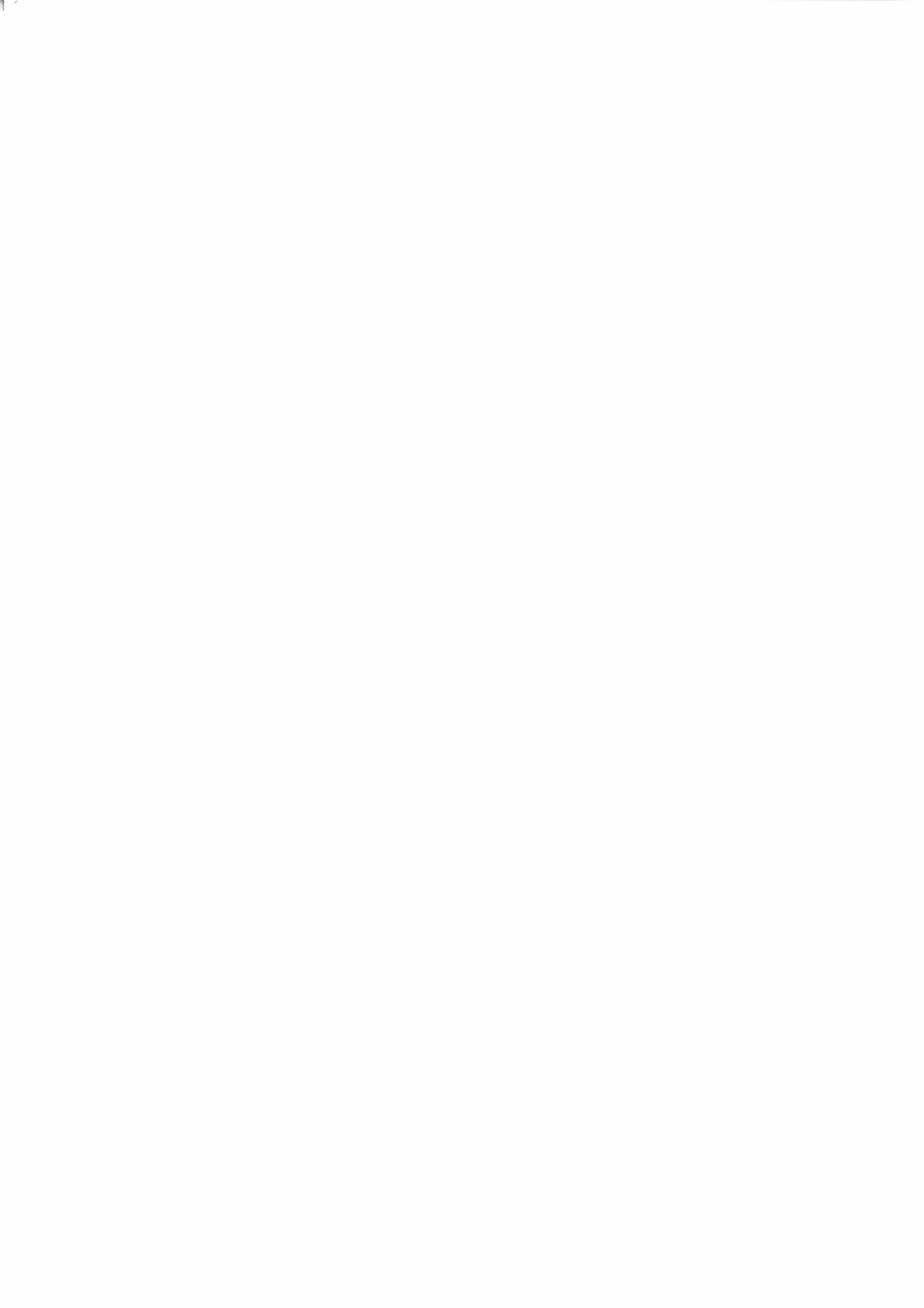# Preparation and characterisation of PEM fuel cell electrocatalysts: a review

G. Hinds DEPC

# ABSTRACT

A critical review of the literature has been undertaken to summarise current techniques for the preparation and characterisation of polymer electrolyte membrane (PEM) fuel cell catalysts. Both catalyst particle and electrode preparation techniques are considered. Key measurement issues are identified in the context of the Materials Programmes.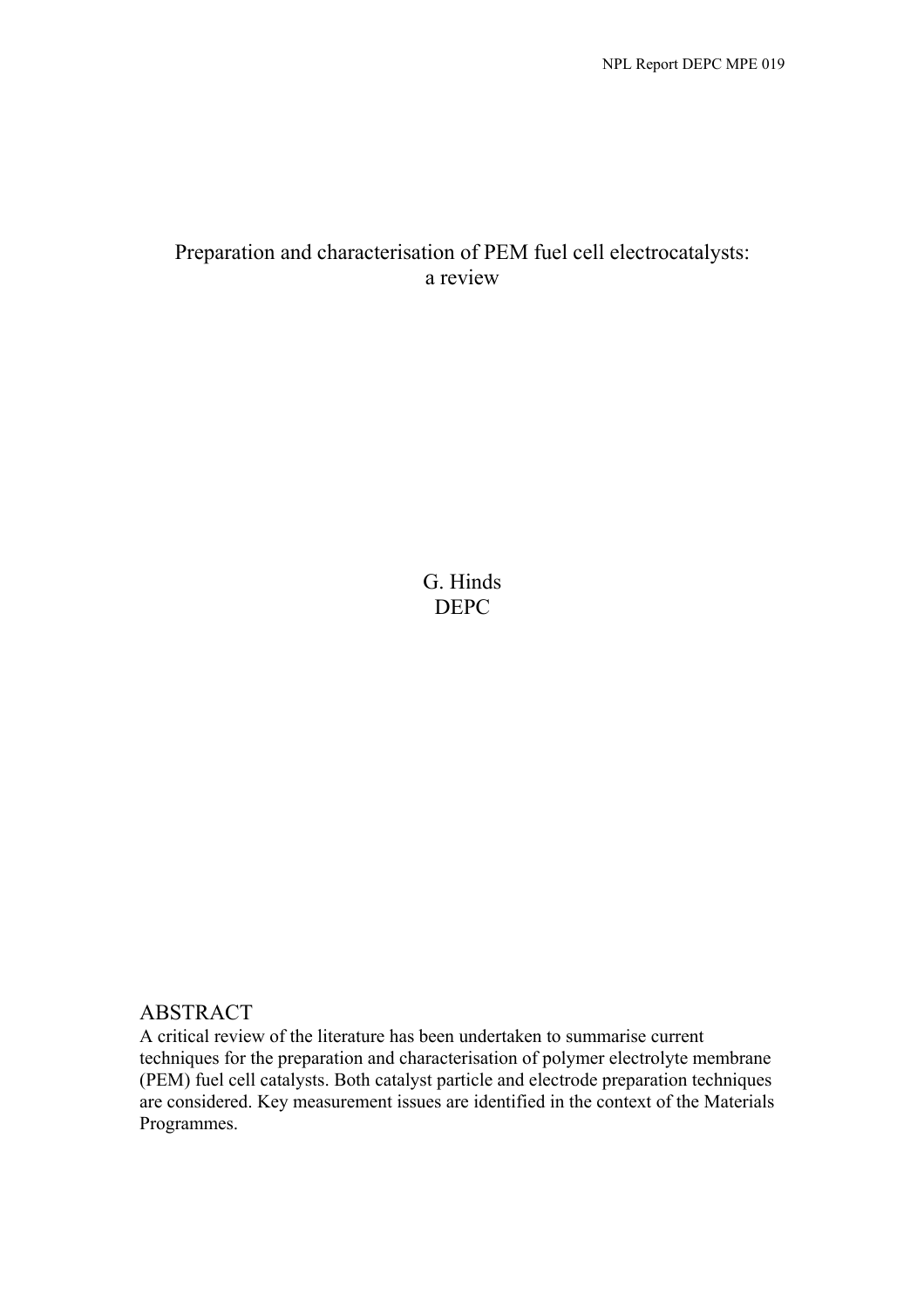# Crown copyright 2005 Reproduced with the permission of the Controller of HMSO and Queen's Printer for Scotland

### ISSN 1744-0262

# National Physical Laboratory Hampton Road, Teddington, Middlesex, TW11 0LW

Extracts from this report may be reproduced provided the source is acknowledged and the extract is not taken out of context.

> Approved on behalf of the Managing Director, NPL By Dr M G Gee, Knowledge Leader, DEPC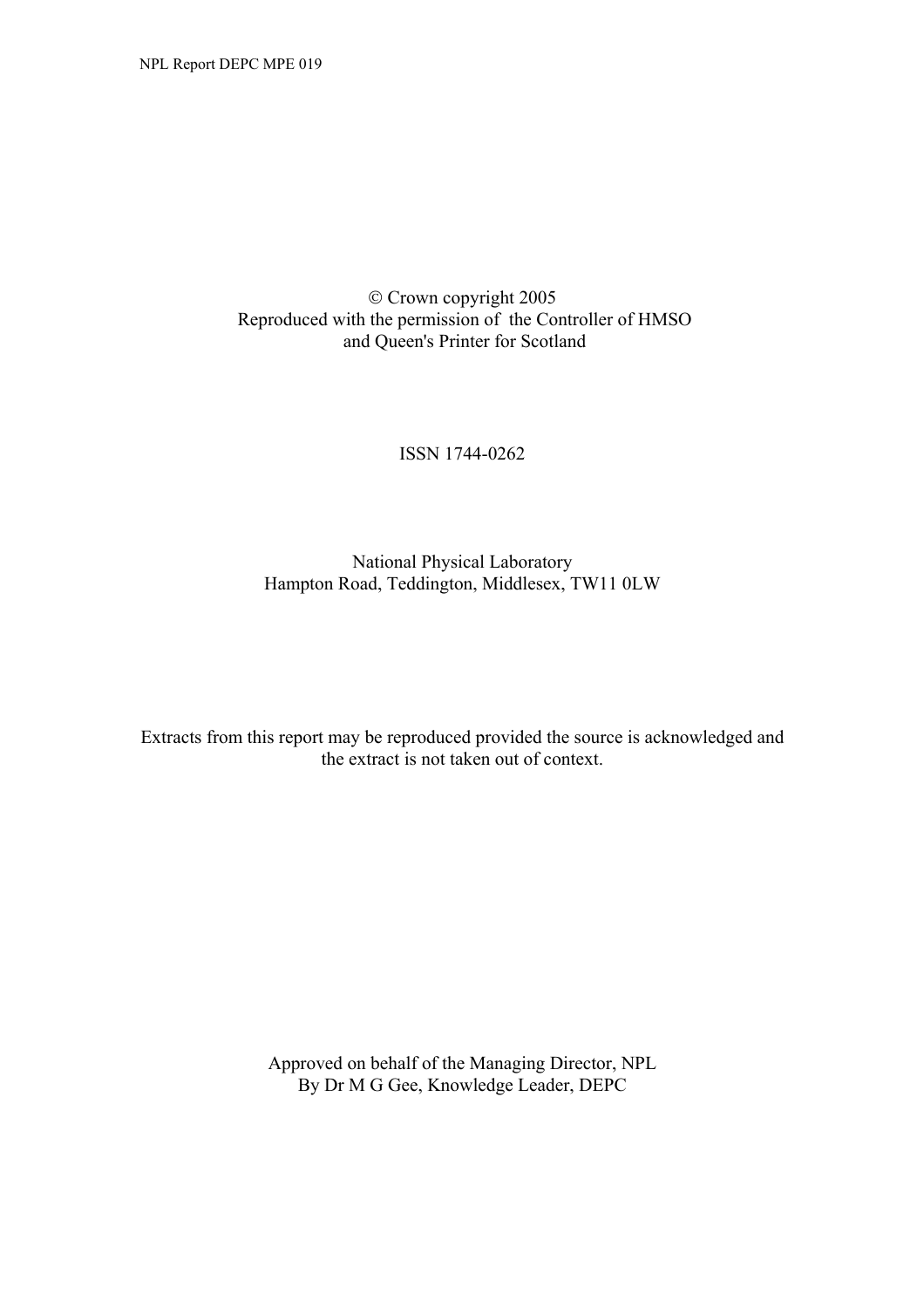# **CONTENTS**

|                |                | 2. CATALYST PREPARATION AND CHARACTERISATION  4  |  |
|----------------|----------------|--------------------------------------------------|--|
|                | 2.1            |                                                  |  |
|                | 2.2            |                                                  |  |
|                | 2.3            |                                                  |  |
|                | 2.4            |                                                  |  |
|                |                | 3. ELECTRODE PREPARATION AND CHARACTERISATION 13 |  |
|                | 3.1            |                                                  |  |
|                | 3.2            |                                                  |  |
|                | 3.3            |                                                  |  |
|                | $\overline{4}$ |                                                  |  |
|                | 5 <sup>5</sup> |                                                  |  |
| 6              |                |                                                  |  |
| 7 <sup>7</sup> |                |                                                  |  |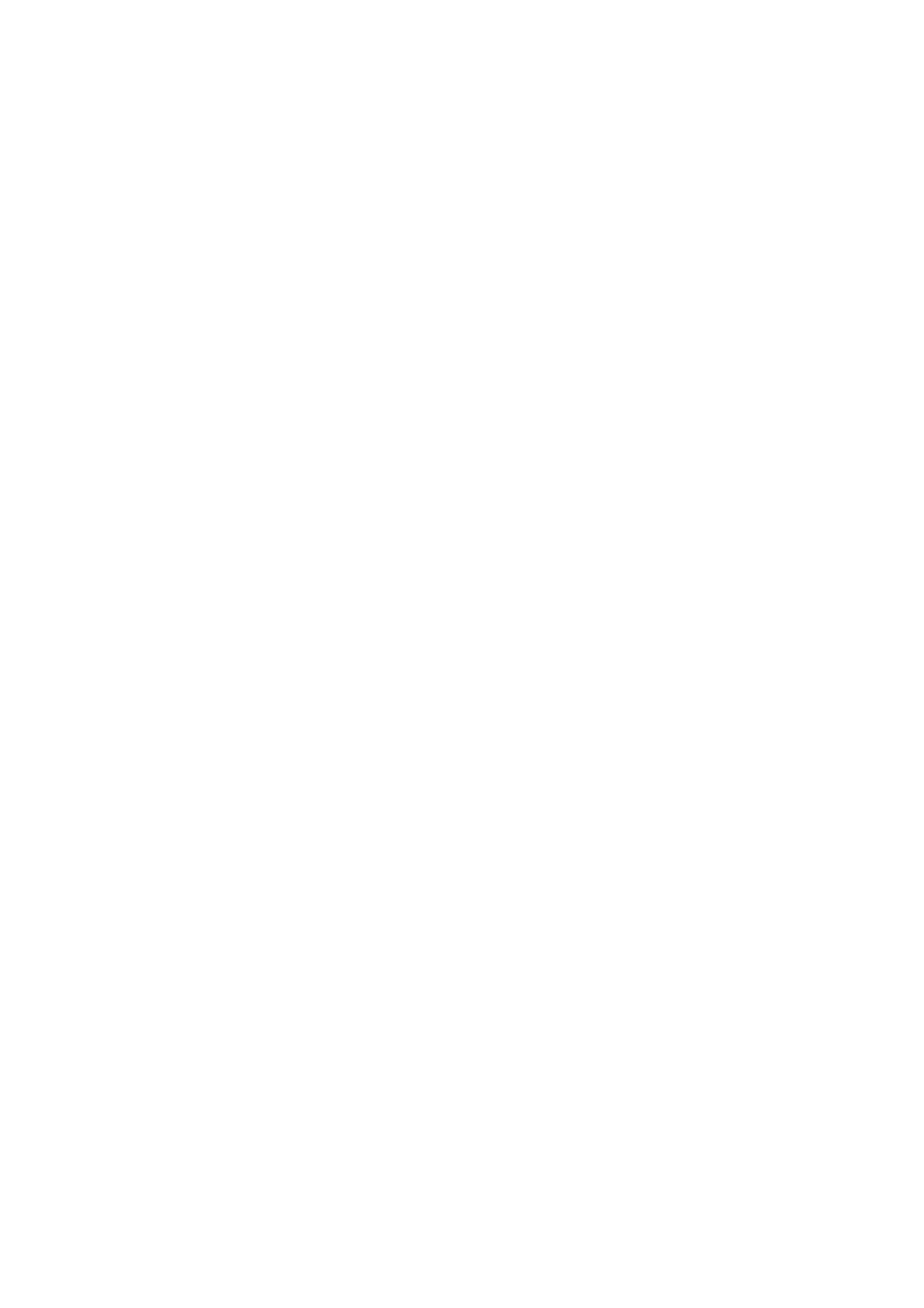## **1. INTRODUCTION**

Fuel cells are promising candidates as environmentally friendly power sources for stationary, portable and automotive applications. The advantages of fuel cells over other sources of power are high efficiency, low emissions, modularity, fuel flexibility and high power density. The high efficiency arises from the fact that fuel cells convert chemical energy directly to electrical energy without the Carnot limitation that applies to thermal engines. The efficiency of fuel cells for generating electricity is 40%–60% and can reach 85%–90% in combined heat and power (CHP) mode, i.e. if the heat generated from the cell reaction is also used. The only waste product is pure water when hydrogen is used as the fuel. Fuel cells can be used on a micro/local level without loss of efficiency, thereby avoiding transmission losses associated with long distance power lines. The three major issues currently confronting fuel cell developers and manufacturers are cost of components, establishment of a refuelling infrastructure and durability of the systems in service.



**Figure 1.1** Components of a  $PEMFC<sup>1</sup>$ .

The polymer electrolyte membrane fuel cell (PEMFC) is considered the most likely candidate for transport applications due to its high power density, low operating temperature (for fast start-up), high power-to-weight ratio and absence of corrosive fluids. The technology was initially developed by General Electric in the 1960s for use by NASA on their first manned space missions. The Gemini program employed a 1 kW PEMFC stack as an auxiliary power source that also provided the astronauts with clean drinking water. The electrolyte membrane was a polystyrene sulphonate polymer that proved unstable, prompting NASA to switch to alkaline fuel cell technology for subsequent missions. In the late 1980s Ballard Power Systems (Vancouver) and Los Alamos National Labs (California) began developing PEM fuel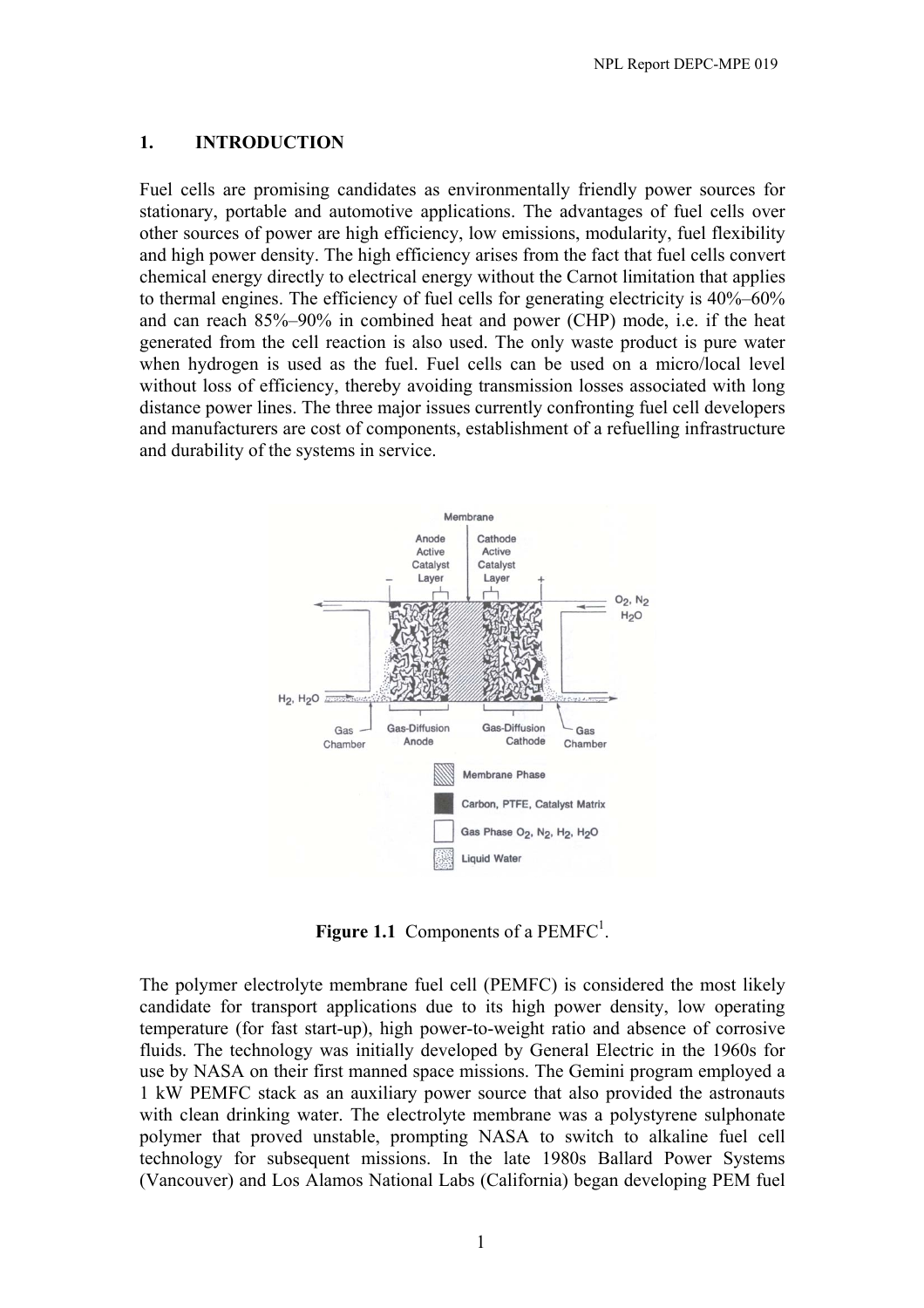cells with a Nafion membrane manufactured by Dupont, which is more stable than the polystyrene sulphonate polymer. The next decade saw a dramatic decrease in catalyst loading and substantially improved performance. Increased funding from the automotive sector and energy policy promoting fuel cells have positioned PEMFC cell technology on the brink of widespread commercial uptake, with most manufacturers well into the demonstration stage and some already operating in niche markets.

The various components of a PEMFC are shown schematically in Figure 1.1. The fuel is supplied to the anode and the oxidant (oxygen or air) to the cathode. Hydrogen is the most common fuel, although methanol is used in a variant of the PEMFC known as the direct methanol fuel cell  $(DMFC)^2$ . In a  $H_2/O_2$  cell, the following reaction occurs at the anode:

$$
H_2 \rightarrow 2H^+ + 2e^- \tag{1}
$$

The dissociation of  $H_2$  and adsorption of hydrogen atoms on the anode catalyst leads to the formation of  $H^+$  ions, which migrate to the cathode through the protonconducting membrane. Since the membrane is electronically insulating, the electrons are forced to flow through an external load to the cathode, thereby generating dc current. At the cathode  $H^+$  ions, electrons and oxygen molecules combine to form water in the following reaction:

$$
O_2 + 4H^+ + 4e^- \rightarrow 2H_2O
$$
 (2)

The stoichiometry of each reactant gas is an important experimental parameter in fuel cell testing. A 1:1 stoichiometry refers to the flow rate required to maintain a constant reactant concentration at the electrode at a fixed current density (reaction rate). Usually a higher stoichiometry is required at the cathode (typically 2-4) than at the anode (typically 1-2) due to the more sluggish mass transport rate of oxygen. This should not be confused with the fact that two moles of hydrogen are required for every mole of oxygen taking part in the reaction. The water produced in the cathodic reaction is removed by the excess gas stream and flooding can occur if the gas flow rate and temperature are not sufficiently high.

The properties of the solid polymer membrane at the heart of the PEMFC are critical to its operation. Nafion is the most common membrane employed at present, although novel membranes are currently the subject of considerable research effort. Nafion is a derivative of PTFE, which consists of a hydrophobic PTFE backbone with hydrophilic sulphonic acid side chains. When these side chains are hydrated, the membrane can conduct protons while remaining electronically insulating, which is key to its use in PEM fuel cells. Nafion is a translucent plastic material, which is resistant to chemical attack, a strong proton donor, transports water rapidly and can function as both a super-acid catalyst and a cation exchange membrane. Its conductivity is highly dependent on water content, which means that water management is an essential part of PEMFC operation. This is normally achieved by humidification of inlet gases. Due to the requirement for Nafion to be hydrated,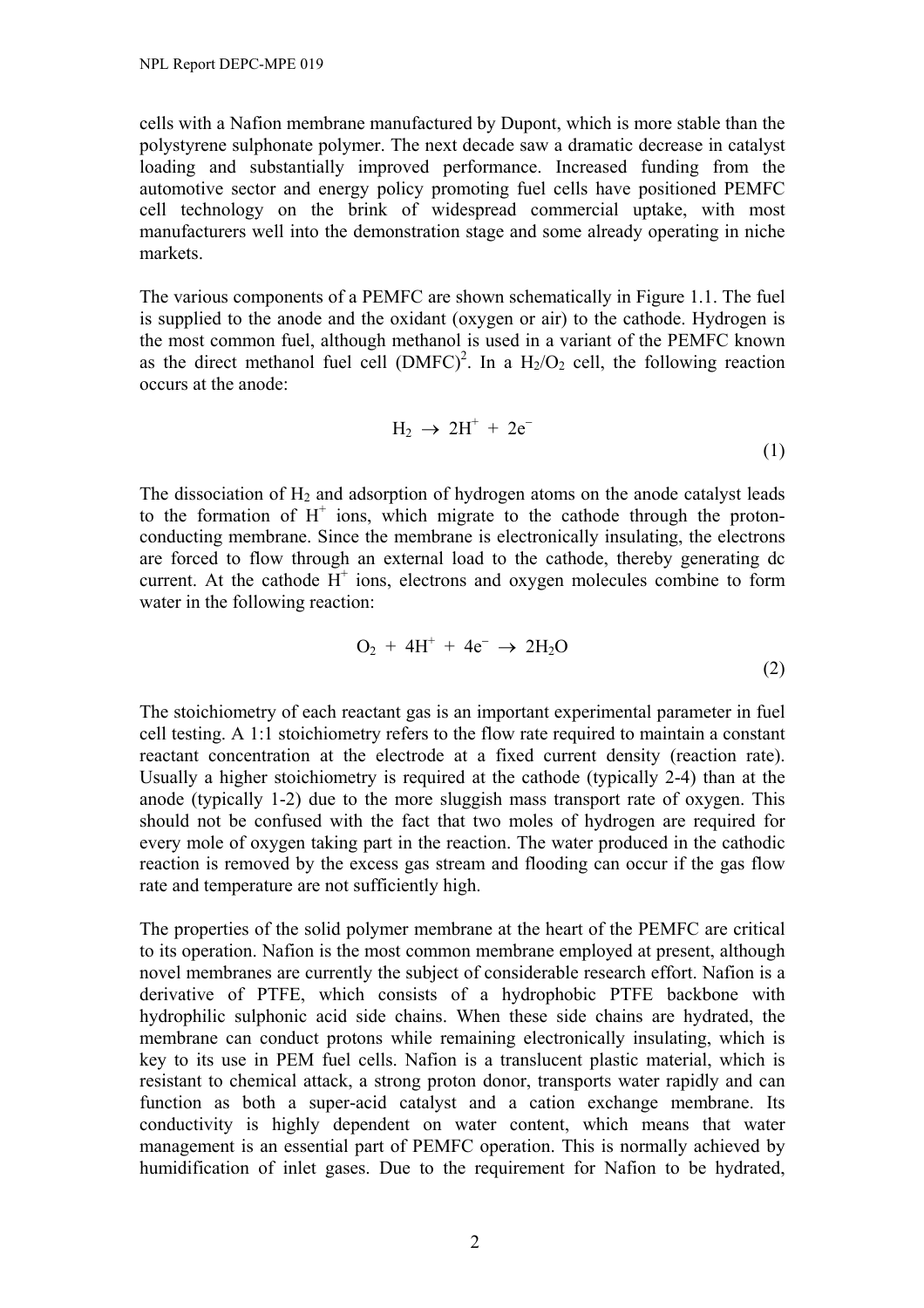membrane use is limited to below 100 °C at ambient pressure. Research into higher temperature membranes is an important developmental step in PEMFC technology. A Dow membrane also based on sulphonated PTFE but with shorter side chains and improved transport properties was developed in the 1980s. The power density achievable using this membrane was more than double that of Nafion. However most research groups continue to use Nafion due to its lower cost and ease of membrane fabrication.

On each side of the membrane is a thin layer of nanoparticulate precious metal catalyst of order 10 µm in thickness. The catalyst may be either unsupported as a nanoparticulate powder or supported on high surface area graphitic carbons (200  $m<sup>2</sup>$  $g^{-1}$ ). Supported catalysts are typically 20-40 wt% metal with catalyst loadings in the range 0.1-0.5 mg cm<sup>-2</sup>. Due to the low operating temperature and acidic environment, precious metal catalysts are required. Platinum is the most effective catalyst known for both oxidation of hydrogen and reduction of oxygen reactions. However, the activity of platinum catalysts may be severely reduced by small concentrations  $(> 10$ ppm) of carbon monoxide (CO) in the reactant gas. This is of particular concern for systems using reformate (hydrogen processed from natural gas). For this reason the anode catalyst is often a PtRu alloy, which is more resistant to carbon monoxide poisoning.

The reactant gas is fed to each electrode through a gas diffusion layer (GDL), which is typically made from carbon cloth or carbon paper. The dual function of the GDL is (a) to allow reactant gas to diffuse uniformly to the catalyst layers and (b) to collect current from reaction sites. In addition, a hydrophobic phase (usually PTFE) is often added to the GDL to avoid flooding. It follows that candidate materials for the GDL must have high porosity, low resistance and low cost. The GDL must also be able to withstand compressive forces and chemical attack. The membrane together with catalyst and backing layers is known as a membrane electrode assembly (MEA).

The Three Phase Boundary (TPB) is a zone in which the open pores, catalyst and electrolyte are in close contact. The reaction process requires flow of protons via the electrolyte, supply of reactant gas through open pores and flow of electrons in the GDL. The active layer therefore contains an intimate mixture of electrolyte and catalyst, with intermingled electronic, ionic and mass transport pathways. Diffusion of reactant through electrolyte is a significant source of mass transport limitation. The detailed mechanisms of charge transport, mass transport and electrocatalytic reaction within the TPB are not well understood.

This review summarises the common methods employed in the preparation and characterisation of both Pt/C catalysts and PEMFC electrodes. Key measurement issues are identified in the context of the Materials Programmes. For simplicity, the discussion of catalyst materials is largely confined to Pt, which remains the most suitable catalyst for low temperature fuel cells. Due to its relatively high cost, the search continues for cheaper alternatives, for which a compromise between cost and performance is necessary.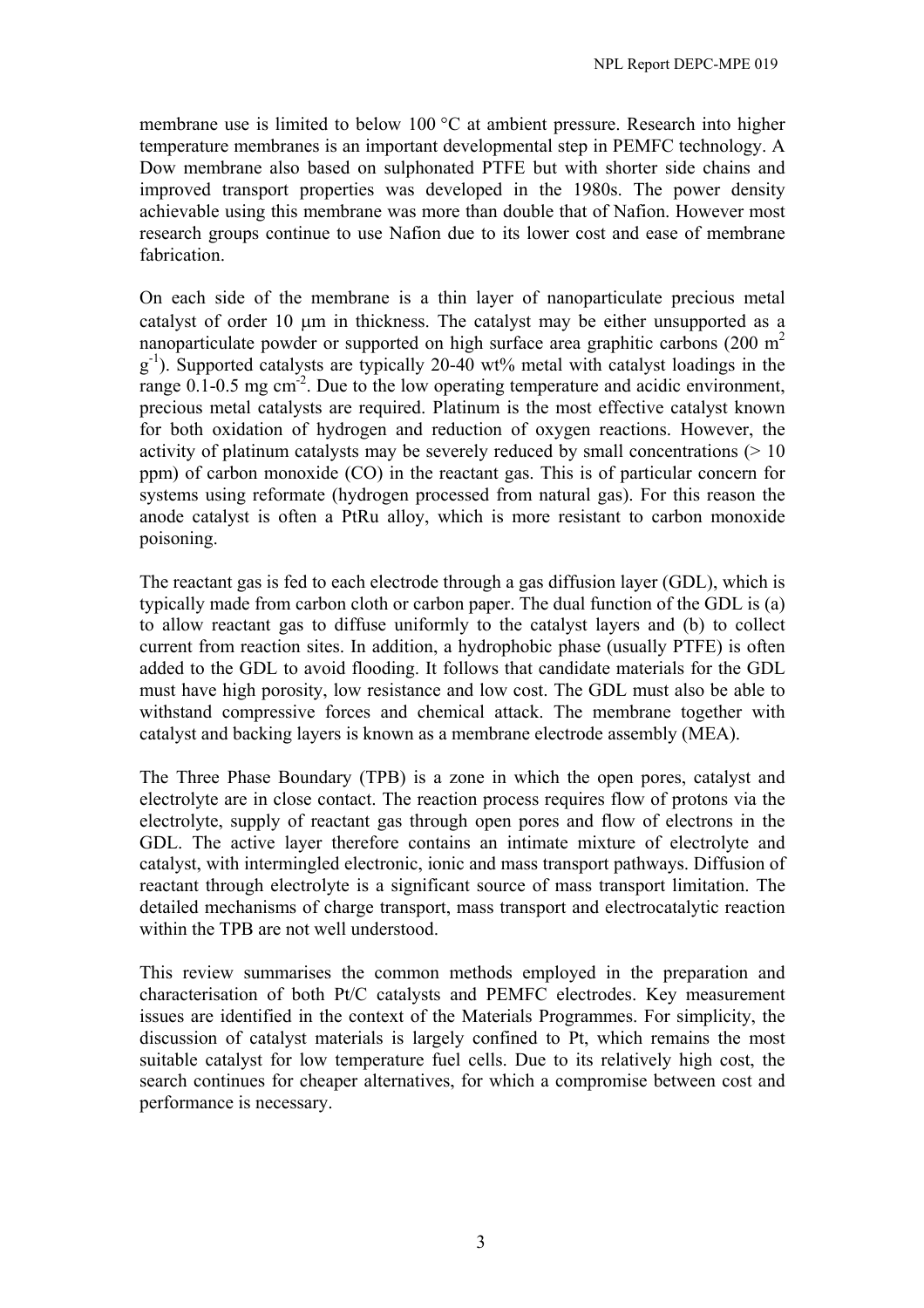# **2. CATALYST PREPARATION AND CHARACTERISATION**

The industry standard for PEM fuel cell catalysts is highly dispersed nanocrystalline platinum on a carbon support (Pt/C), as shown in Figure 2.1. The small darker particles are Pt (typical diameter 2-3 nm) and the larger particles are carbon (typically 30 nm in size). These catalysts have a high exchange current density for both hydrogen oxidation and oxygen reduction. PtRu is commonly used at the anode due to its higher tolerance to carbon monoxide (CO) poisoning. A range of catalysts is commercially available from companies such as E-TEK and Vulcan. These catalysts are typically prepared in three steps:

- 1. Dispersion of Pt on support
- 2. Reduction of Pt
- 3. Thermal activation



**Figure 2.1** TEM micrograph of Pt/C catalyst<sup>3</sup>.

The choice of support is critical to the catalytic properties. Auer et  $al<sup>4</sup>$  have reviewed the physical and chemical properties of carbon support materials, while various preparation techniques have been recently reviewed by Antolini<sup>5</sup>. Activated carbon is usually employed, although research is now increasingly being directed towards other forms of carbon, e.g. nanotubes. Dispersion of Pt on the carbon support is typically carried out by either impregnation or colloidal methods, which are described below. A reduction step is then carried out, as outlined in Section 2.3. Finally, the catalyst is thermally activated by heat treatment in an inert atmosphere (see Section 2.4). The impregnation method is used to obtain a uniform distribution of platinum throughout the particles of the carbon support. Here, diffusion of the hexachloroplatinic anion into the pores of the support material is possible due to the equilibrium between adsorbed and free ions. The colloidal method yields a core-shell distribution, due to the larger size of the colloid particles.

Characterisation of catalytic material is usually carried out using a combination of imaging techniques (SEM, TEM) and structural/chemical analysis (XRD, XPS). For electrochemical characterisation, the catalyst is either incorporated into a half-cell configuration or a full MEA.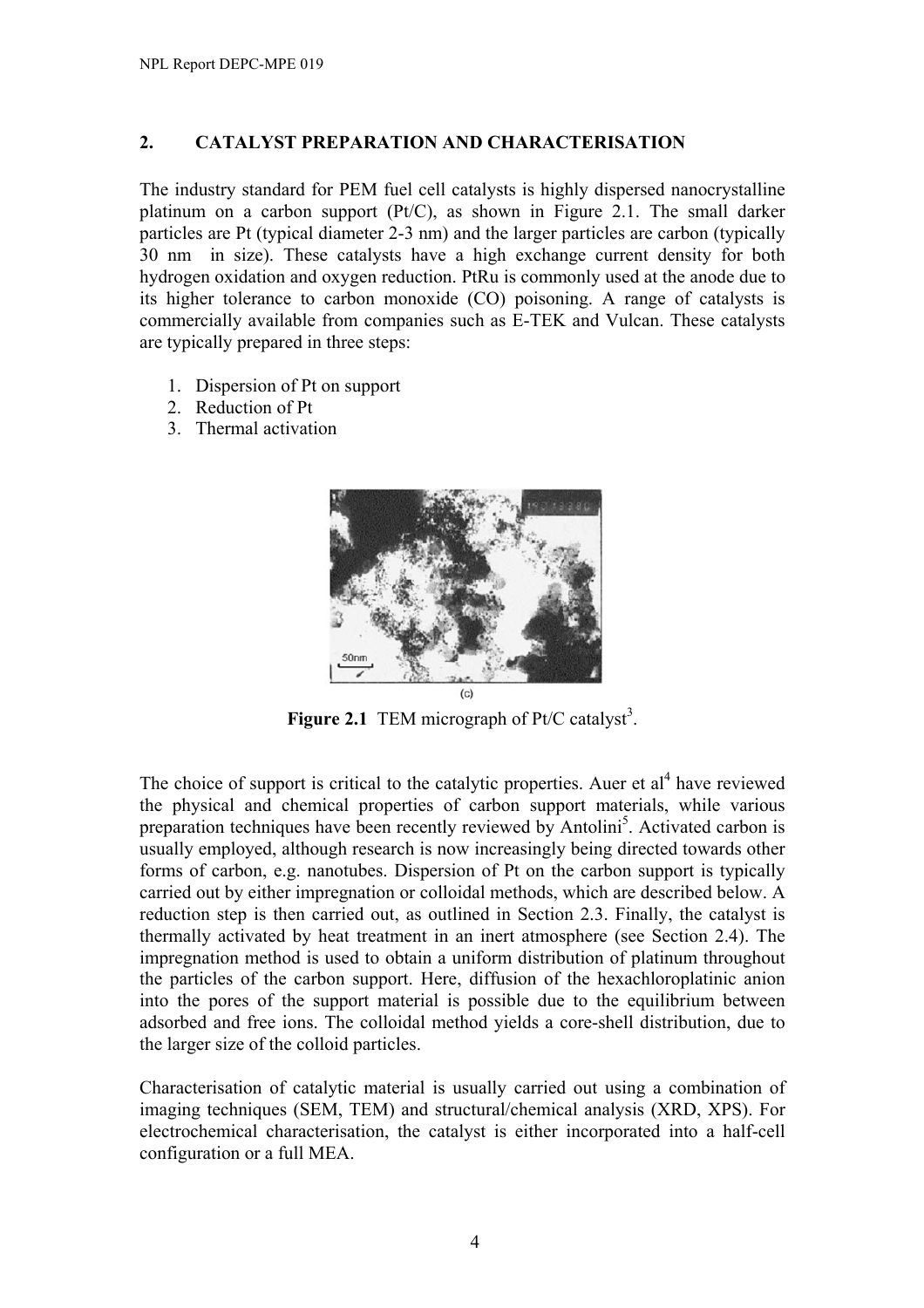#### 2.1 DISPERSION STEP

#### *Impregnation method*

The carbon support is impregnated with an aqueous solution of hexachloroplatinic acid  $(H_2PtCl_6)$  in acid media, or tetra-amine platinum chloride  $[Pt(NH_3)_4Cl_2]$  in basic media. Czaran et al<sup>6</sup> showed that after impregnation and drying in air, the platinum was present as Pt<sup>0</sup> and Pt<sup>2+</sup>, implying that a redox process had occurred. Miguel et al<sup>7</sup> studied the impregnation step using XPS and concluded that the metal complex is stabilised as  $Pt^{2+}$  on the carbon surface. They found no effect of carbon surface chemistry on the resulting oxidation state of Pt. The presence of  $Pt^{2+}$  following impregnation was confirmed by other authors<sup>8,9</sup>. Analysis of adsorption isotherms revealed non-Langmuir type behaviour $10,11$ , with both strong and weak adsorption of platinum. Van Dam and van Bekkum<sup>23</sup> proposed a model to describe the impregnation step, whereby the carbon reduces the  $Pt(IV)$  complex to a  $Pt(II)$  complex, which is then anchored to the support via a ligand site.

The issue of ligand sites has been a matter of debate in the literature. It is generally accepted that carbon surface basic sites act as strong anchoring sites for the hexachloroplatinic anion. These surface basic sites are associated with  $\pi$ -electron rich regions in the basal planes<sup>12</sup>. Leon et al<sup>13</sup> postulated that protonation of such sites leads to the following equilibrium:

$$
C_{\pi} + H_3O^+ \leftrightarrow [C_{\pi} - H_3O]^+
$$
 (2.1)

$$
C_{\pi} + 2H_2O \leftrightarrow [C_{\pi} - H_3O]^+ + OH^-
$$
 (2.2)

where  $C_{\pi}$  is a graphitised carbon surface platelet with partial localisation of lone  $\pi$ electron pairs. Acidic oxygen surface groups on the carbon  $([C_{\pi}-H_3O]^+)$  act as weak anchoring sites. Lambert and  $\text{Che}^{14}$  proposed an improved model for the strong adsorption of platinum, whereby surface groups replace the original ligands of the metal complex. This could occur without simultaneous reduction by the insertion of a water ligand:

$$
Pt(IV)Cl62- + [Cπ-OH3]+ \leftrightarrow [C-OH2-Pt(IV)Cl5]- + HCl
$$
 (2.3)

or with simultaneous reduction to Pt(II):

$$
Pt(IV)Cl62- + [Cπ-OH3]+ \leftrightarrow [C-O-Pt(II)Cl3]- + 3HC1
$$
 (2.4)

Experimental support for this mechanism was provided by Fourier transform extended X-ray absorption fine structure (FT-EXAFS) analysis of Pt/C catalysts prepared by the impregnation method<sup>15</sup>, which showed that the strong interaction between the Pt complex and the carbon support was associated with the change in Pt coordination from chlorine to oxygen atoms. Ageeva et al<sup>16</sup> demonstrated that ultraviolet (UV) radiation affects the rate of adsorption of platinum on activated carbon, but has no effect on the thermodynamics of the process.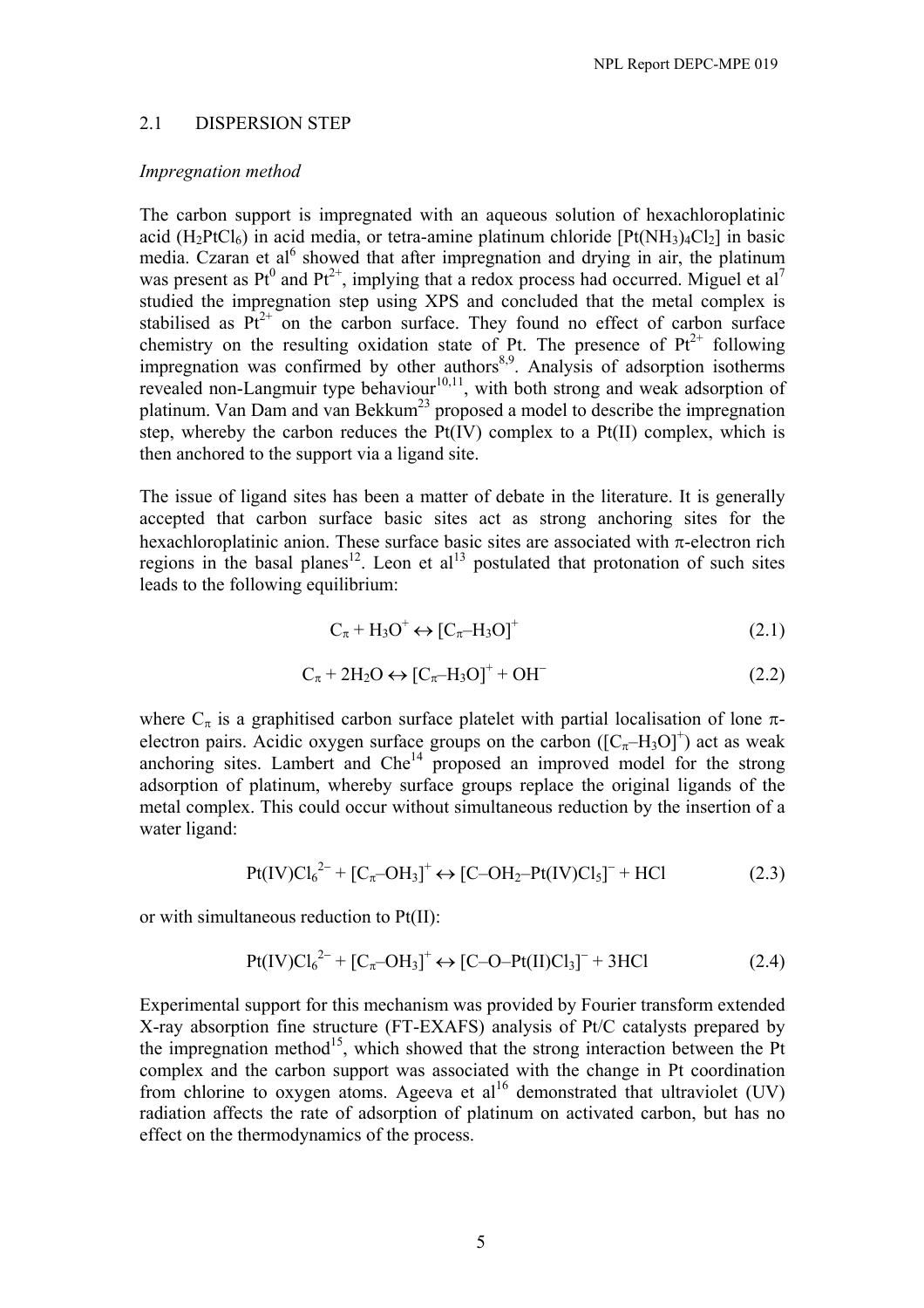

**Figure 2.2** Effect of surface oxygen concentration of carbon support on Pt dispersion in Pt/C catalysts $^{17}$ .

The carbon surface is often pre-treated with oxidising agents such as nitric acid (HNO<sub>3</sub>), hydrogen peroxide (H<sub>2</sub>O<sub>2</sub>), oxygen (O<sub>2</sub>) or ozone (O<sub>3</sub>). This pre-treatment destroys surface basic sites and forms surface acidic sites. Contradictory reports as to the effect of oxygen surface groups on the dispersion of Pt may be found in the literature. Torres et al<sup>18</sup> compared the effect of different oxidising agents on the nature of the functional groups on the treated surface. They found that  $HNO<sub>3</sub>$ -treated carbon had a high density of strong and weak acidic sites, while the  $H_2O_2$ - and  $O_3$ -treated carbon had a higher proportion of weak acidic sites. The less acidic sites showed a stronger interaction with the platinum precursor. They reported an increase in Pt dispersion with increasing density of oxygen surface sites, which was supported by other authors<sup>19,20</sup>. Sepulveda et al<sup>21</sup> showed a similar increase in Pt dispersion in the presence of oxygen surface groups with  $Pt(NH<sub>3</sub>)<sub>4</sub>Cl<sub>2</sub>$  as precursor but no effect with H<sub>2</sub>PtCl<sub>6</sub>. However, some authors report a decrease in catalyst dispersion in the presence of oxygen surface groups<sup>22,23</sup>. Guerrero-Ruiz et al<sup>24</sup> showed using microcalorimetry of carbon monoxide (CO) adsorption that the metal-support interaction was weakened by the presence of oxygen surface groups. A similar observation was made by Fraga et  $a^{25}$ , who showed that the Pt dispersion decreased with surface oxygen concentration on the support as shown in Figure 2.2. The authors attributed this decrease to a reduction in the number of surface basic sites, where strong adsorption of  $PtCl_6^2$  takes place.

Research into alternative forms of carbon has increased in recent years. Yuan et  $al^{26}$ prepared platinum catalyst particles supported on a variety of carbon nanotubes (CNTs) and carbon nanofibres (CNFs) by the impregnation method. A better performance was obtained with the shorter twisted CNFs than with either the longer twisted CNFs, straight CNFs or CNTs. The higher performance of the twisted CNFs was attributed to the enhanced metal-support interaction in that particular configuration. Liu et al<sup>27</sup> also prepared Pt/C nanotube catalysts, for which XPS analysis revealed a composition of  $67.3\%$  Pt<sup>0</sup> and  $32.7\%$  Pt<sup>4+</sup>. Moreira et al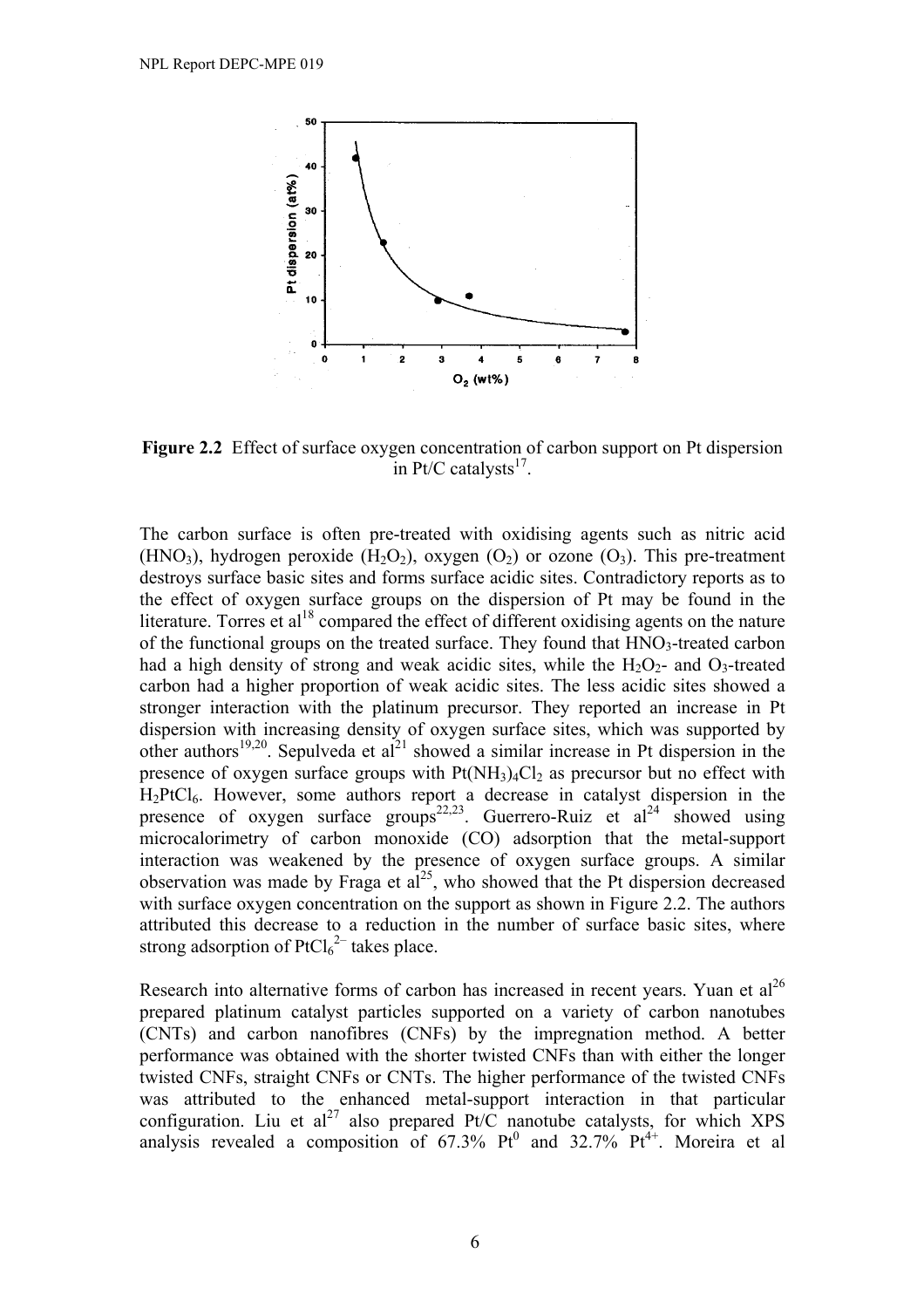investigated the properties of Pd/C and Pd/Vulcan catalysts prepared by the impregnation method and found that the Pd/Vulcan showed a better performance.

#### *Colloidal method*

The colloidal method for producing Pt/C catalysts consists of the preparation of a Pt metal colloid followed by adsorption onto the carbon support. Alternatively, a Pt oxide colloid may be prepared; in this case the adsorption and reduction steps can take place either simultaneously or consecutively depending on the method used. The most common colloidal preparation techniques are the sulfite-complex and alcohol reduction methods.

In the sulfite-complex technique, Pt sulfite complexes are prepared from aqueous solutions of H<sub>2</sub>PtCl<sub>6</sub> and NaHSO<sub>3</sub> containing suspended carbon support particles. A simultaneous oxidative decomposition and adsorption of the complex is induced by addition of  $H_2O_2$ . Antolini et al<sup>28</sup> used transmission electron microscopy (TEM) to characterise the particle size distribution of 20% Pt/C catalyst prepared by E-TEK using this method and found a monomodal distribution in the range  $1.2 - 4.3$  nm with a mean particle size of 2.6 nm. Uchida et  $al^{29}$  investigated the effect of specific surface area of different carbon supports on the mean Pt particle size of catalysts prepared by the sulfite-complex method. The Pt particle size decreased with increasing specific surface area of the carbon support, as shown in Figure 2.3. A similar trend was observed by Watanabe et  $al<sup>30</sup>$ . This was rationalised by the fact that as the specific surface area of the carbon support decreases, more colloid particles are adsorbed on Pt particles rather than on the carbon support. The trend is in contrast to that observed for catalysts prepared by the impregnation method, where no significant effect of specific surface area of carbon support on Pt particle size was observed $31$ .



**Figure 2.3** Effect of specific surface area of carbon support on mean Pt particle  $size^{32}$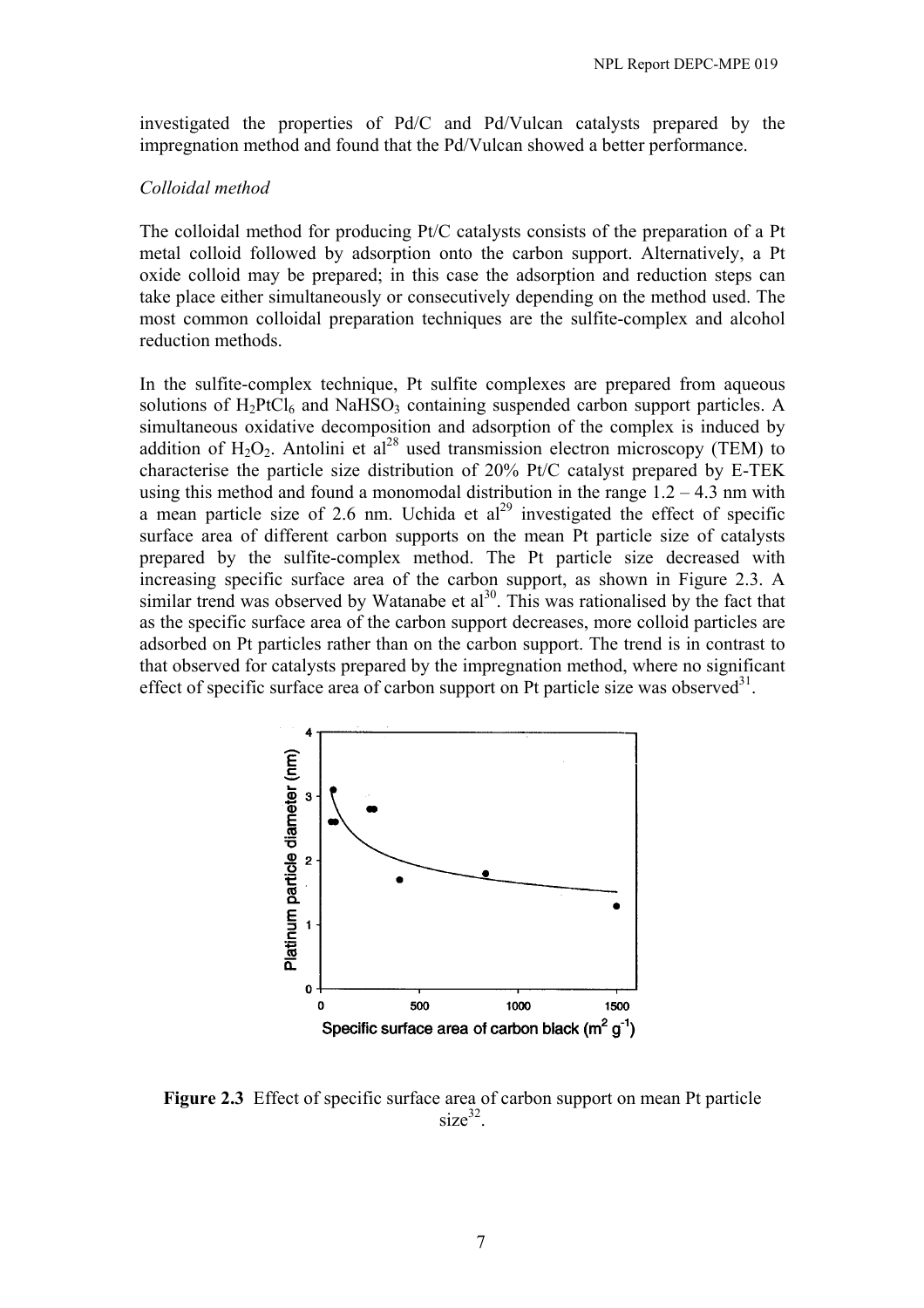In the alcohol reduction method, a suspension of  $H_2PtCl_6$  and carbon support particles is reduced with methyl alcohol in the presence of a surfactant. The reaction is usually carried out in the temperature range 60-80 °C with stirring of the suspension to assist mass transport. Honji et  $al^{33}$  studied the effect of surfactant concentration on Pt particle size, using sorbitan monolaurate as the surfactant. The Pt particle size decreased with increasing concentration of surfactant, with a more pronounced effect following heat treatment, as shown in Figure 2.4. Wang and  $\text{Hsing}^{34}$  found that Pt particle size decreased with synthesis temperature when using dodecyldimethyl (3 sulfopropyl) ammonium hydroxide as surfactant (see Figure 2.5).



**Figure 2.4** Effect of sorbitan monolaurate concentration on mean Pt particle size before  $\left(\bullet\right)$  and after  $\left(\bullet\right)$  heat treatment<sup>35</sup>.



**Figure 2.5** Effect of synthesis temperature on mean Pt particle size<sup>36</sup>.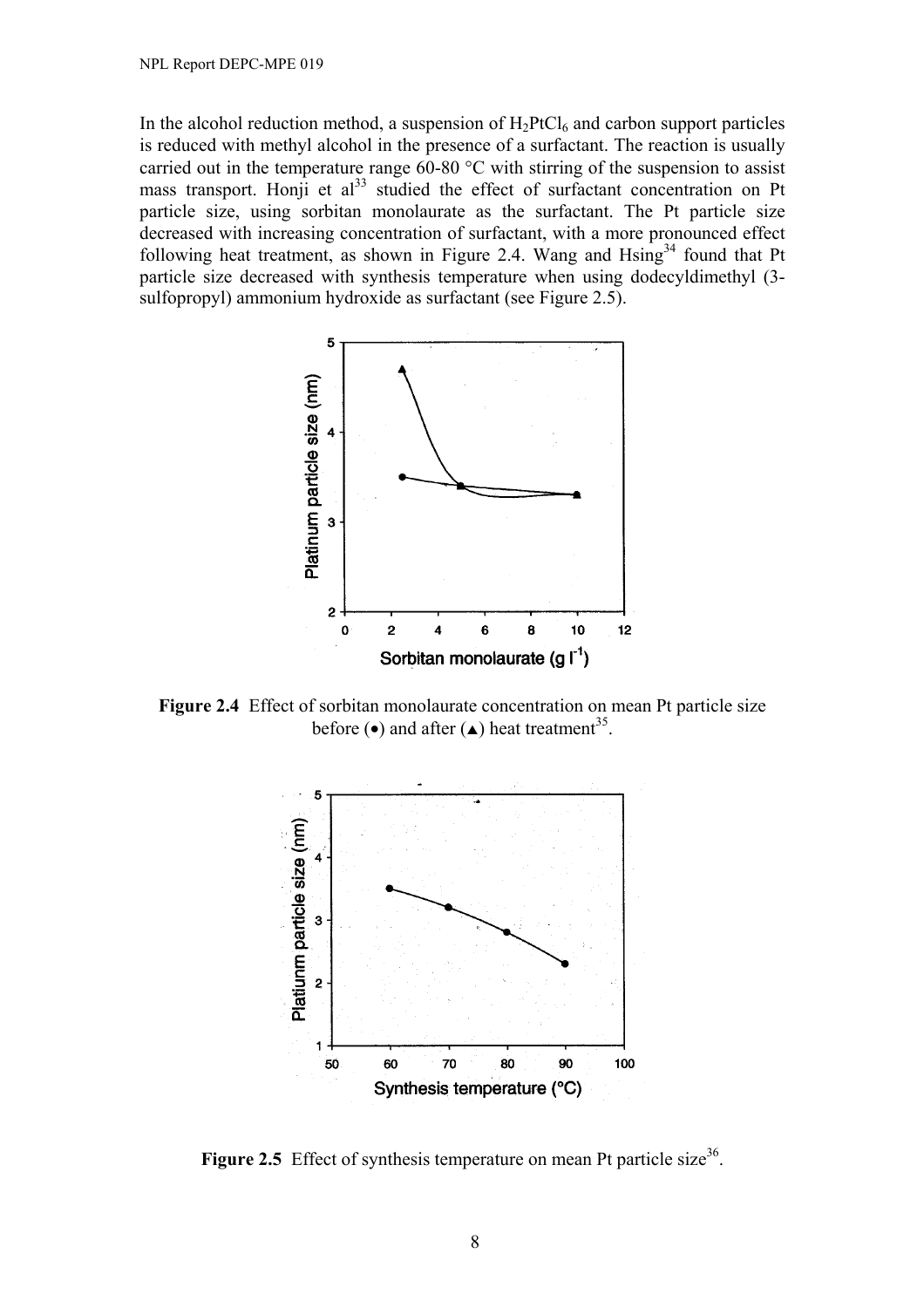Like the impregnation method, the colloidal method has recently been used to produce platinum dispersions on a range of novel supports. Yoshitake et  $al^{37}$ synthesised platinum catalyst particles supported on carbon nanohorns using the colloidal method. They obtained a uniform dispersion with a mean particle size of around 2 nm. Kim et  $al^{38}$  prepared Pt catalyst particles supported on mesoporous carbon using mesoporous silica as a template.

The development of binary and ternary alloy catalysts by the colloidal method has attracted interest in recent years. Franco et  $al<sup>39</sup>$  prepared Pt-Ru-Mo catalyst particles on Vulcan XC-72 via the reduction of  $PtCl_2$ , RuCl<sub>3</sub> and MoCl<sub>5</sub>.

#### 2.2 REDUCTION STEP

Reduction of Pt following the impregnation or adsorption step can be carried out in a number of different ways. The catalyst may be dried and then heated in flowing  $H_2$  in the temperature range 300  $^{\circ}$ C – 500  $^{\circ}$ C or a reducing agent may be added directly to the colloidal suspension. Common reducing agents are sodium borohydride (NaBH4), sodium sulphite ( $Na<sub>2</sub>S<sub>2</sub>O<sub>4</sub>$ ) and nitrogen hydride ( $N<sub>2</sub>H<sub>2</sub>$ ). Alternatively, the reduction step may be performed electrochemically using  $H_2SO_4$  as the electrolyte. The reduction of Pt is never complete and some oxide species remain on the carbon support following the treatment. Nucleation and growth of Pt particles occurs during this step.

The effect of preparation conditions during the reduction step was investigated by Tian et al<sup>40</sup>. They found that the mean Pt particle size was dependent on the temperature and on the nature of the reducing agent. The mean Pt particle size decreased with decreasing strength of the reducing agent, which was attributed to increased adsorption of  $PtCl<sub>6</sub><sup>-</sup>$  anions on the carbon surface. The mean Pt particle size was found to increase with temperature. This was explained by a simple nucleation and growth model, whereby as the temperature is increased particle growth is enhanced and nucleation is suppressed.

Stoyonova et  $al<sup>41</sup>$  showed that the reduction method affects the nature of the crystal faces exposed at the particle surface, as well as the particle size and extent of oxidation of the carbon support. Antolini et  $al<sup>42</sup>$  highlighted the role of sulphur from decomposition of  $Na<sub>2</sub>S<sub>2</sub>O<sub>4</sub>$  in providing sites for nucleation and growth of Pt particles. The decomposition in acid media proceeds as follows:

$$
S_2O_4^{2-} + 2H^+ \to H_2S_2O_4 \to S + H_2SO_4 \tag{2.5}
$$

forming finely divided sulphur particles, which serve as nucleation sites for Pt particles, depending on the characteristics of the carbon support. For weak metalsupport interactions, observed with Vulcan XC-72R carbon in the impregnation method, growth of small Pt crystallites on sulphur particles is favoured due to the high number of sulphur particles and a high Pt dispersion is obtained. The opposite occurs with Ketjen-black type carbons, where the strong metal-support interaction at surface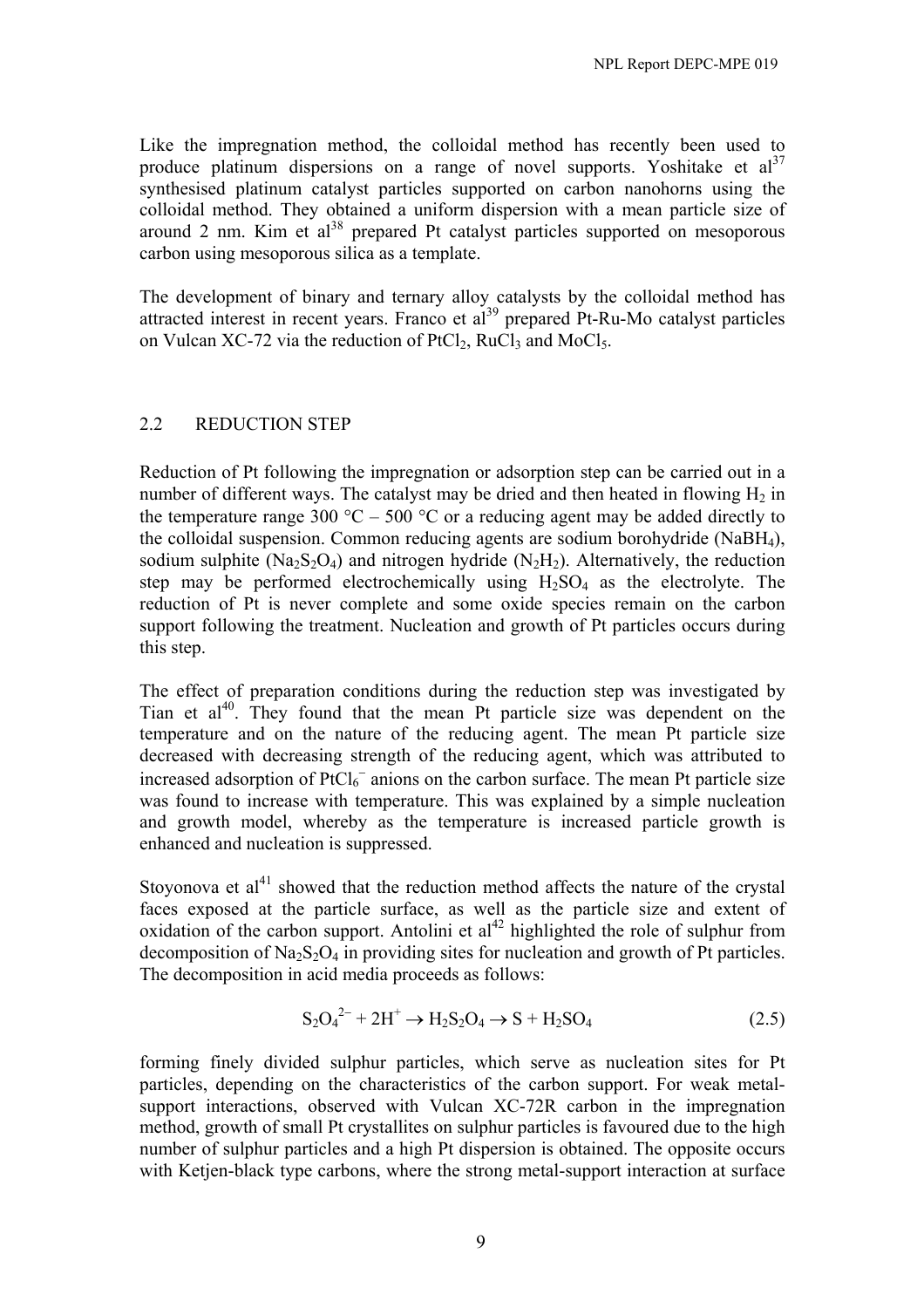basic sites dominates and nucleation occurs preferentially at these sites $43$ . In this case the growth of a smaller number of larger particles is favoured.

#### 2.3 THERMAL ACTIVATION

Thermal activation of the catalyst is carried out after the reduction step. This usually consists of a heat treatment under an inert atmosphere (nitrogen or argon) at a temperature in the range 80 °C – 900 °C. The duration of the heat treatment can be up to several hours. The aim of the activation step is to produce a uniform dispersion with a stable distribution of Pt particle size on the carbon support and to remove any undesirable impurities from the preparation process. Jalan et  $al<sup>44</sup>$  carried out heat treatment of Pt/C catalysts at 900 °C in a nitrogen atmosphere and observed growth from a broad distribution of Pt particles sizes in the range  $1.5 - 3.5$  nm to a more uniform normal distribution with a mean of  $4.2 \pm 0.5$  nm. The particles were also more uniformly dispersed on the support following the heat treatment. Antolini et  $al<sup>45</sup>$ investigated the effect of thermal activation temperature on the mean Pt particle size for a Pt/Vulcan XC-72R catalyst prepared with  $Na<sub>2</sub>S<sub>2</sub>O<sub>2</sub>$  as reducing agent. They showed that sintering of Pt occurs in the range 300  $^{\circ}$ C – 400  $^{\circ}$ C, as shown in Figure 2.6, and concluded that the presence of sulphur enables Pt to move on the carbon surface by a bridge-bonding mechanism<sup>46</sup>. Torre et al<sup>47</sup> proposed that surface acidic groups act as anchoring sites for the Pt particles, thereby limiting their growth at lower temperatures.



**Figure 2.6** Effect of thermal activation temperature on mean Pt particle size from XRD ( $\bullet$ ) and TEM ( $\triangle$ ) measurements on Pt/C catalysts<sup>48</sup>.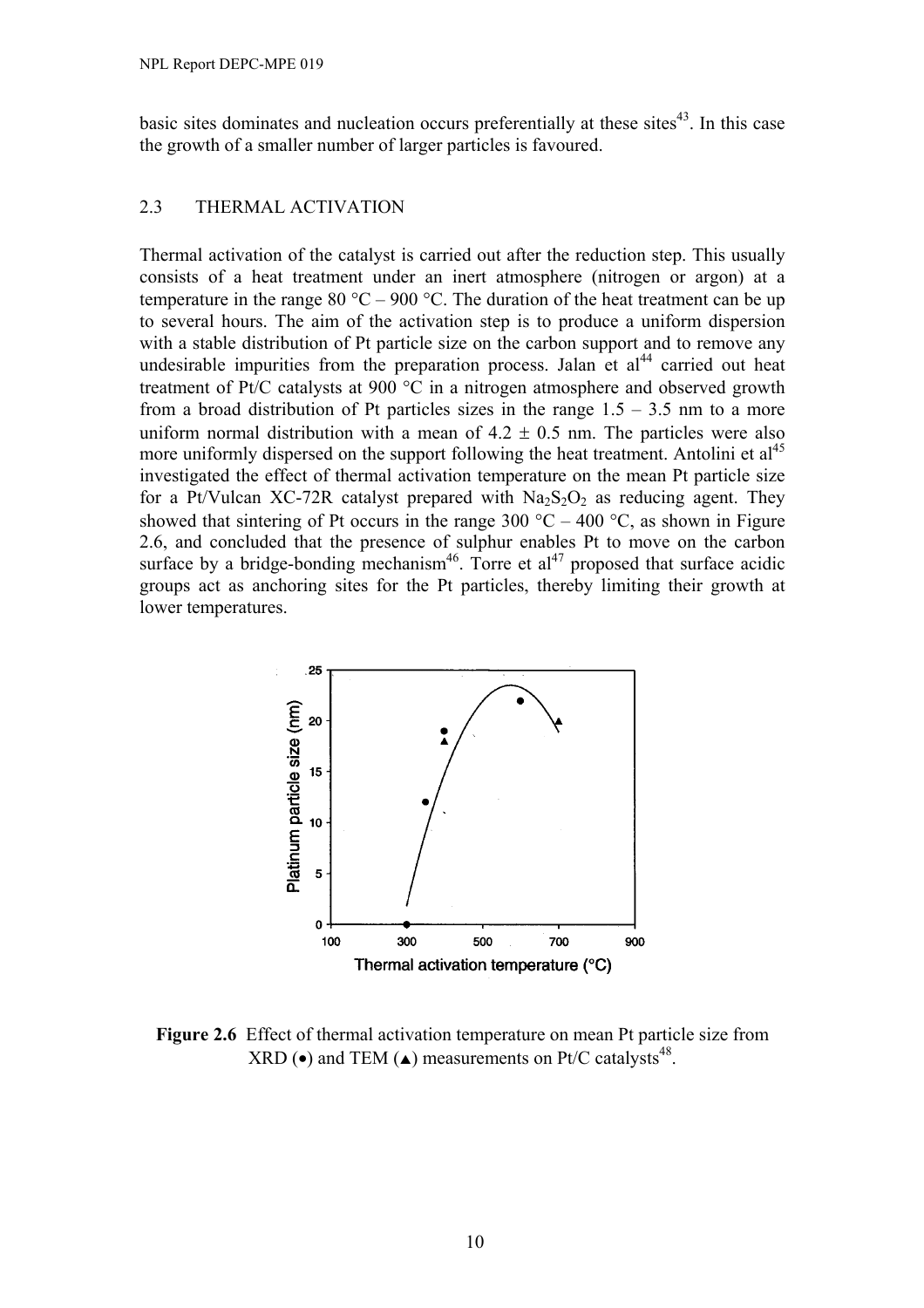#### 2.4 CHARACTERISATION TECHNIQUES

Imaging techniques such as SEM and TEM are employed to characterise Pt/C catalysts on the micro- to nanoscale respectively. TEM is used to characterise the particle size and distribution of the catalyst and support. A typical catalyst consists of platinum particles of 2-3 nm in diameter, supported on agglomerates of carbon particles of  $\sim$  30 nm in size, as shown in the TEM micrograph in Figure 2.1. Both of these imaging techniques and their variants (HR-SEM and STEM) are therefore extremely useful in the systematic investigation of the correlation between material fabrication methods and cell performance. Atomic resolution scanning probe techniques such as atomic force microscopy (AFM) and scanning tunnelling microscopy (STM) have limited applicability to catalyst materials due to their inhomogeneity and high surface roughness.

For structural characterisation of Pt/C catalysts, X-ray diffraction (XRD) is commonly used. X-ray absorption near-edge structure (XANES) and extended X-ray absorption fine structure (EXAFS) may also be utilised to obtain structural and chemical information about these catalysts. Mukerjee et  $al<sup>49</sup>$  showed using XRD that carbonsupported Pt has a fcc structure similar to that of bulk Pt. They also demonstrated identical d-band structures for Pt/C and bulk Pt using XANES. EXAFS measurements revealed a shift in coordination from 12 (bulk Pt) to 9 (Pt/C), which was attributed to a particle size effect on the fraction of surface atoms on the <111> and <100> faces of the Pt particles<sup>50</sup>. Romanovski<sup>51</sup> proposed a cubo-octahedral structure in order to minimise the surface energy. This was confirmed by Sattler and  $Ross<sup>52</sup>$  using HRTEM and by Komiyama et al<sup>53</sup> using STM. The ideal cubo-octahedral structure consists of eight octahedral <111> and six cubic <100> faces bounded by edge and corner atoms. In practice, a mixture of these and other faces is obtained. The normalised surface distribution of Pt atoms is plotted as a function of particle size in Figure 2.7, showing that the relative amount of edge and corner atoms is highest at low particle sizes.



**Figure 2.7** Surface distribution of Pt atoms as a function of particle size: <100> atoms (•), <111> atoms (■) and edge/corner atoms (▲)<sup>54</sup>.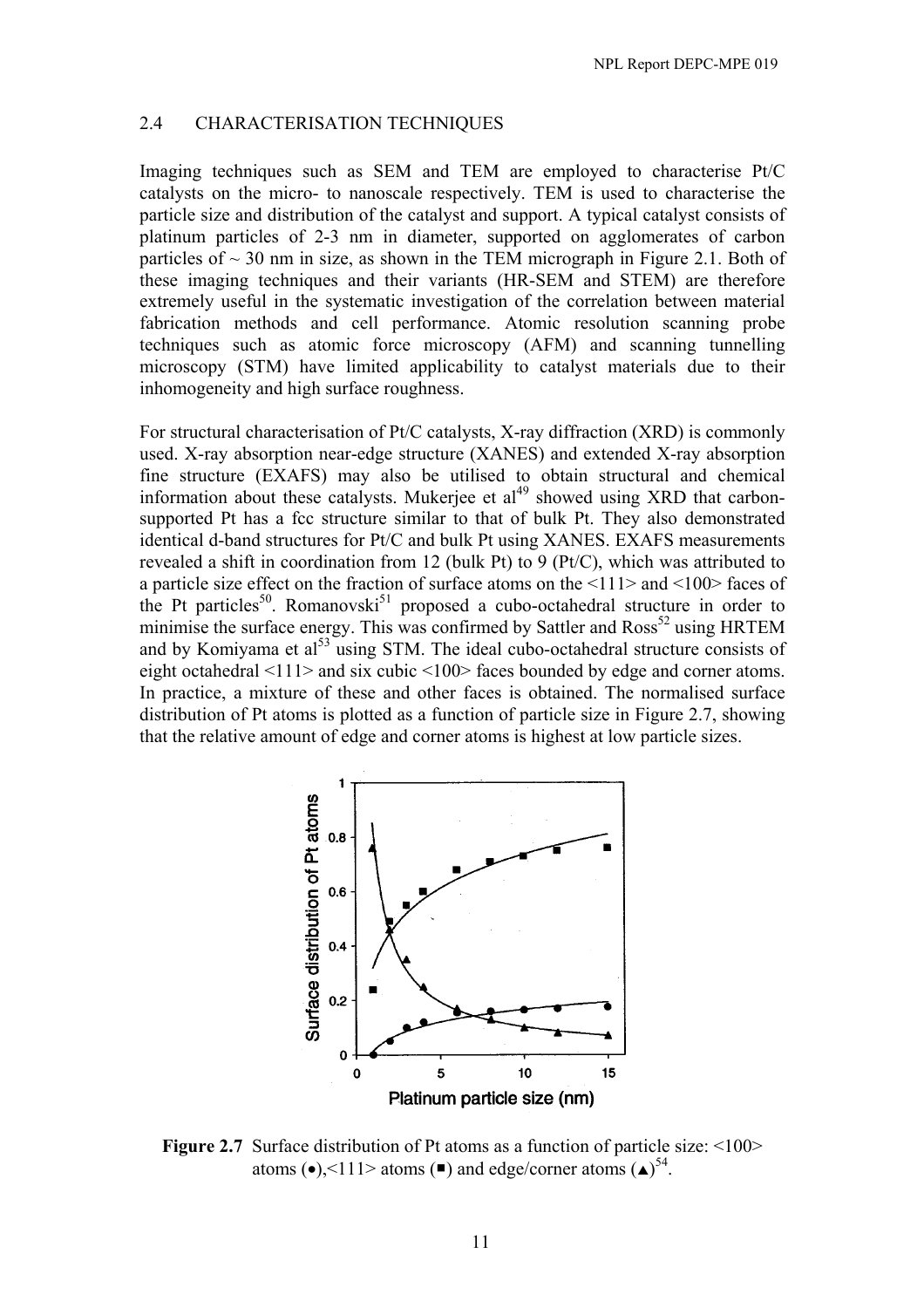While Pt particle size is well documented, the issue of particle shape does not seem to have been widely addressed in the literature. It is often not clear when particle diameters are quoted whether this refers to spherical, flat or elongated particles. The shape of Pt particles has important consequences in terms of catalyst loading and performance.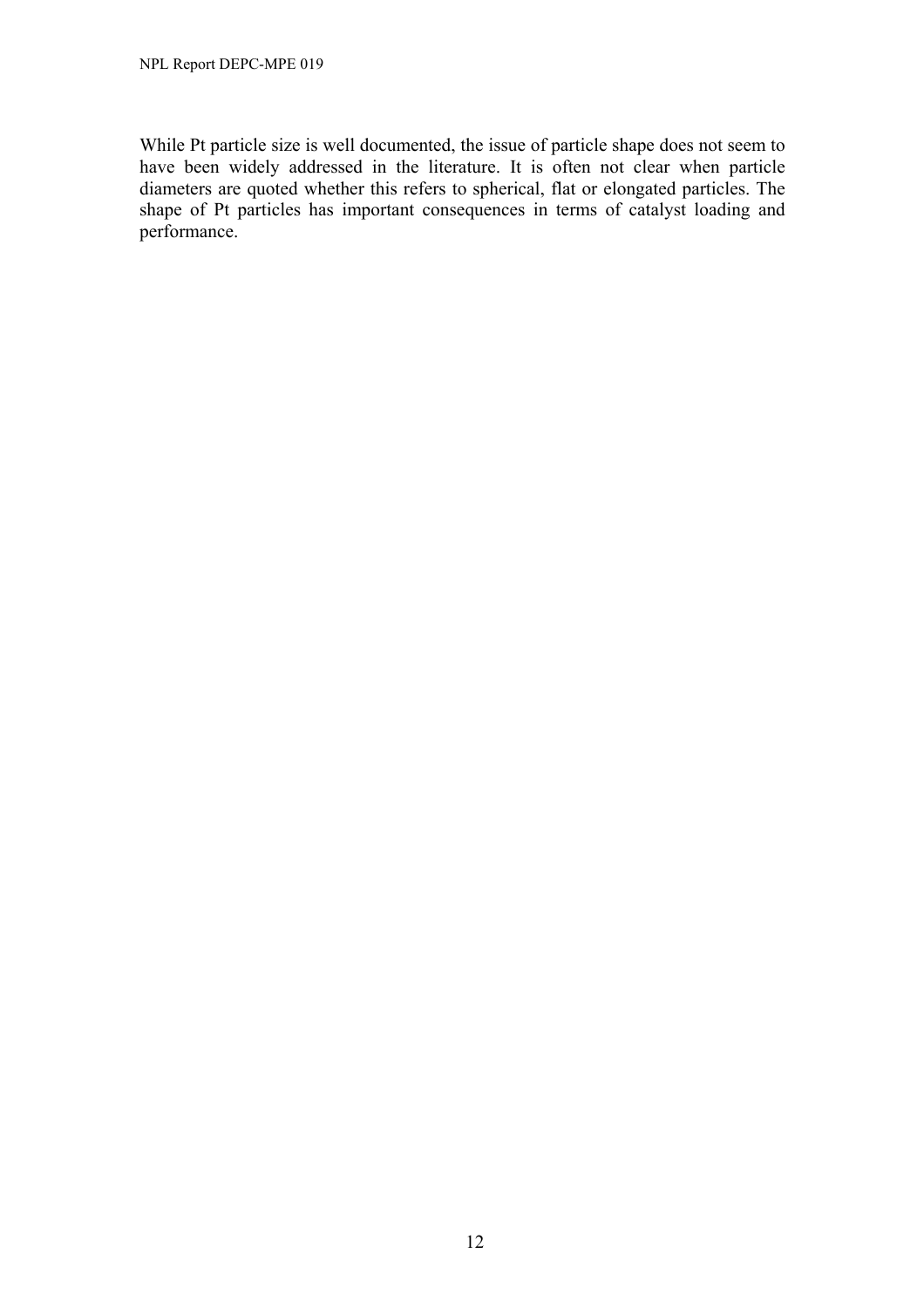### **3. ELECTRODE PREPARATION AND CHARACTERISATION**

Electrode preparation techniques have undergone continuous evolution since the 1960s thanks to technological advances and the development of novel materials. During this time the typical platinum loading has decreased by a factor of 100 and the development of ionomer-impregnated electrodes has increased the power density by extending the three dimensional reaction zone. Commercial electrode preparation techniques are highly proprietary but the fundamental methods, together with those in the published literature, are reviewed here. In general terms, a PEMFC electrode consists of an intimate mixture of Pt/C catalyst (whose preparation is described in the previous section), ionomer and open pores, forming a three phase reaction zone. The charge and mass transport properties of the electrode and its diffusion layer(s) are critical to the performance of the fuel cell.

A summary of the evolution of typical preparation methods for PEMFC electrodes over the past decade or so is shown in Figure 3.1. The main features are the transition from two-layer to three-layer electrodes and the selection of different catalyst compositions for anode and cathode. Improvements in water management are reflected in the increased proportion of hydrophobic agent in the cathode diffusion layer relative to that of the anode.



Figure 3.1 Evolution of typical preparation methods for PEMFC electrodes<sup>55</sup>.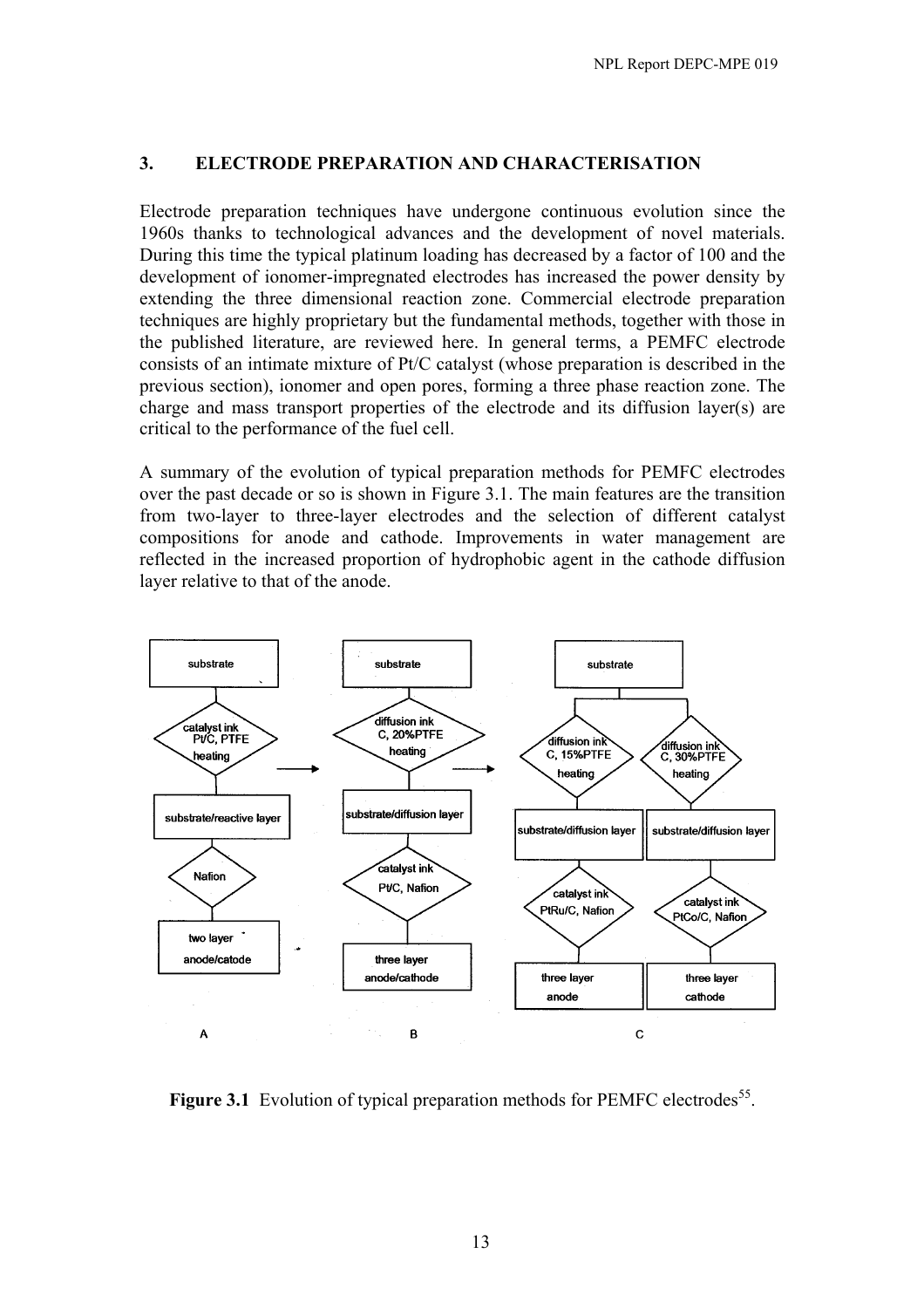# 3.1 BILAYER ELECTRODES

A standard bilayer electrode consists of a carbon paper substrate and a porous catalyst layer. The properties of some commercially available carbon papers commonly used as substrates in PEMFC electrodes are listed in Table 3.1.

| <b>Table 3.1</b> Properties of commercially available carbon papers used as substrates in |
|-------------------------------------------------------------------------------------------|
| PEMFC electrodes <sup>56</sup> .                                                          |

| Carbon paper           | Thickness (mm)    | Porosity (%) | Density ( $g \text{ cm}^{-3}$ ) |
|------------------------|-------------------|--------------|---------------------------------|
| Toray TGPH 090         | 0.30 <sub>1</sub> |              | 0.45                            |
| Kureha E-715           | 0.35              | 60-80        | $0.35 - 0.40$                   |
| Spectracarb 2050A-1040 | ).25              | 60-90        | $0.40\,$                        |

The substrate is loaded with a hydrophobic agent such as fluoroethylenepropylene (FEP) or polytetrafluoroethylene (PTFE) in order to enhance transport of water away from the catalyst layer and prevent flooding. There is an optimum loading level, beyond which ohmic losses become significant and reaction sites are blocked by the polymer. Staiti et al<sup>57</sup> investigated the effect of FEP loading on the fuel cell performance and found a maximum at around 30 wt% FEP.

The catalyst layer typically consists of a mixture of Pt/C or Pt alloy/C, ionomer and PTFE. The ionomer provides a proton conducting path to increase the effective interface between the membrane and the catalyst. The PTFE serves as a hydrophobic agent. A suspension of catalyst, ionomer and PTFE (known as a catalyst ink) is applied directly onto the wet-proofed carbon paper. The solvent is typically an alcohol, such as isopropyl alcohol. A number of methods have been developed for the application of the ink, including spraying<sup>58</sup>, brushing<sup>59</sup>, screen printing<sup>60</sup>, tape casting<sup>61</sup> and rolling<sup>62</sup>. Glycerol is often added to adjust the viscosity of the ink. Pore forming materials, e.g. ammonium salts, and sparingly soluble fillers such as lithium carbonate are added to adjust the fine and coarse porosities respectively<sup>63</sup>. The electrode is then dried in air and heat treated/sintered and the carbon paper is hot pressed onto the membrane<sup>64,65</sup>. Alternatively, the ink may be deposited directly onto the membrane $66,67$  or indirectly via a decal from which the electrode is transferred to the membrane by hot pressing  $68,69$ .

From a mass transport perspective, the porosity of the catalyst layer is of critical importance to the operation of the fuel cell. If the thickness and composition of the catalyst layer are known, the porosity can be calculated simply by dividing the volume of the solid phase by the total volume of the electrode. Otherwise, the porosity can be determined by filling the pore structure with an inert solvent such as toluene<sup>70</sup>. Mercury or gas porosimetry are often used to characterise the pore size distribution of the catalyst layer. Mercury porosimetry is used to characterise larger pore sizes (3 nm  $-300$  µm), while nitrogen porosimetry is suited to smaller pore sizes in the range 0.5 nm – 100 nm. Relatively large volumes of sample are required, which often means that the sample has to be cut into small pieces and stacked in the sample holder. This perturbs the pore size distribution above 1 µm, making the quantitative determination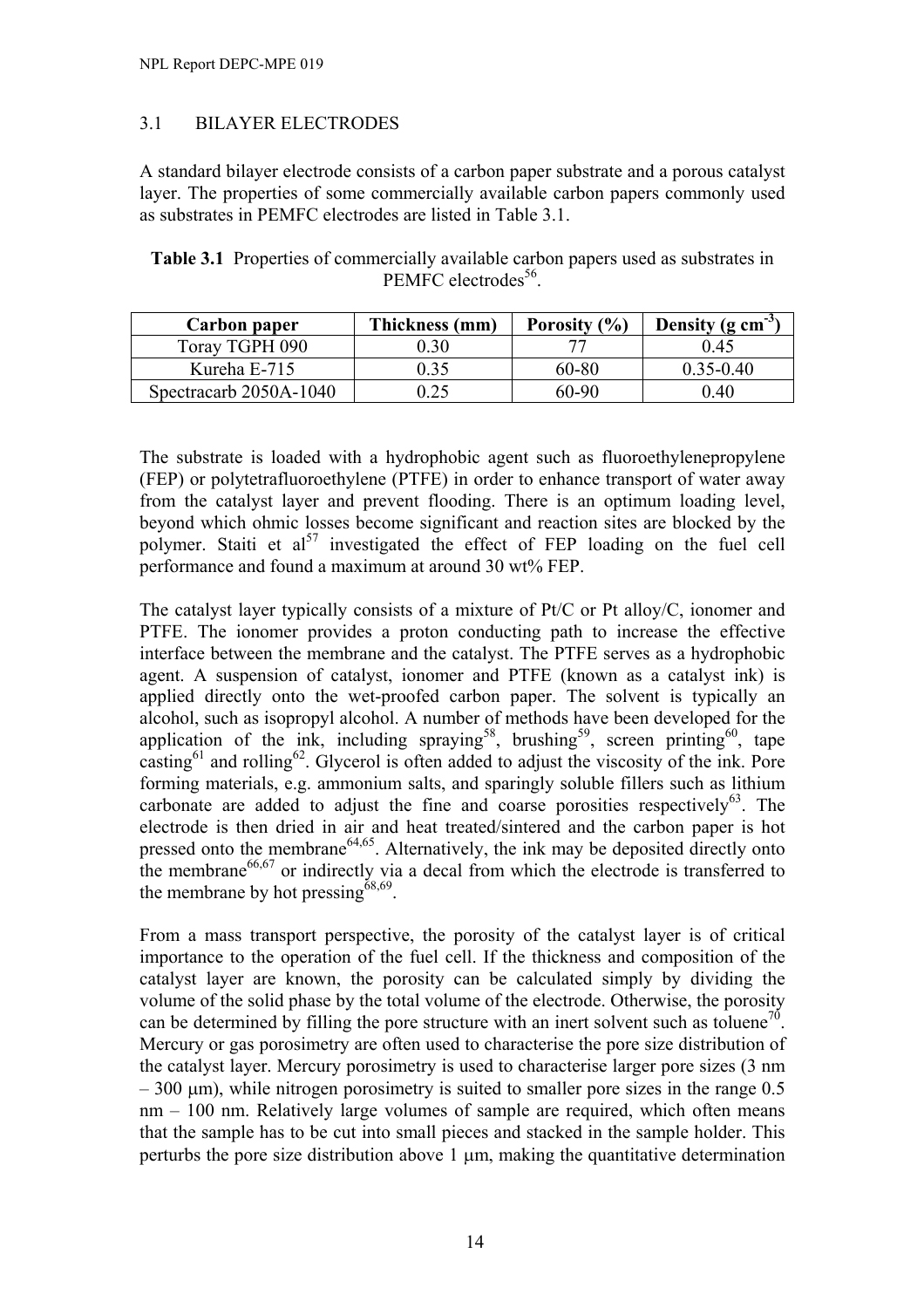of porosity more difficult. For low pore sizes, the high pressure required may result in collapse of the pore structure<sup>71</sup>.

Several groups have attempted to characterise the microstructure of the catalyst layer using mercury and gas porosimetry. Watanabe et  $al^{72}$  characterised the pore structure of active layers consisting of a mixture of ionomer and Pt/C and found that there were two distinctive pore distributions with a boundary at around 0.1 µm. The primary (smaller) pore size was identified with the space between the particles in the agglomerate of the carbon support while the secondary pore size was identified with the space between the agglomerates. Uchida et al<sup>73</sup> later postulated that the ionomer and therefore the reaction sites were confined to the secondary pores. They examined the performance of single cells as a function of ionomer content in the active layer. The volume of the secondary pores  $(0.04 - 1 \text{ }\mu\text{m})$  decreased linearly with increasing ionomer content, while that of the primary pores  $(0.02 - 0.04 \mu m)$  remained unchanged, confirming that the ionomer was only present in the larger pores<sup>74</sup>. The primary pores therefore act as gas channels.

More recently Lundblad<sup>75</sup> showed that different fabrication procedures result in very different microstructures in the catalyst layer. He found that the distribution of ionomer in the catalyst layer was critically dependent on the mixing treatment of the catalyst ink. Solvents in which the ionomer is more soluble, such as ethanol or isopropanol, increase the wetability to carbon by decreasing the surface tension. In this work, the catalyst powder was mixed, using ultrasound, with a 5% Nafion solution in propanol, methanol and water, containing proprietary dispersant additives from DuPont Fluoroproducts Ltd. A more uniform distribution of ionomer was observed, even penetrating and/or encapsulating the small primary particles (30 nm) of the carbon support. Lundblad pointed out that the use of butyl acetate, in which the ionomer is less soluble, would explain the different ionomer distribution in the work of Uchida et al. Different pore structures require different electrochemical models in order to understand their performance.

Gamburzev and Appleby<sup>76</sup> investigated the effect of incorporating proprietary pore forming additives to the cathode catalyst-ionomer ink. An optimal amount of pore former (33 wt%) was identified for the MEAs studied, which yielded a performance of 340 mA/cm<sup>2</sup> on air at 0.7 V compared to 210 mA/cm<sup>2</sup> with no pore former.

The influence of Nafion content on the structure and performance of the cathode active layer was investigated by Gode et al<sup>77</sup>. The volume fraction of Nafion, Pt/C and open pores as a function of Nafion content is shown in Figure 3.2. The porosity does not vary much between 10 wt% and 30 wt% Nafion, but decreases dramatically at higher Nafion contents. Data obtained from impedance spectroscopy were analysed using an agglomerate model<sup>78</sup> developed by the authors, which showed that the model broke down above 45 wt% Nafion. This was interpreted as a blocking of the pores and a non-percolating Nafion system at high Nafion contents.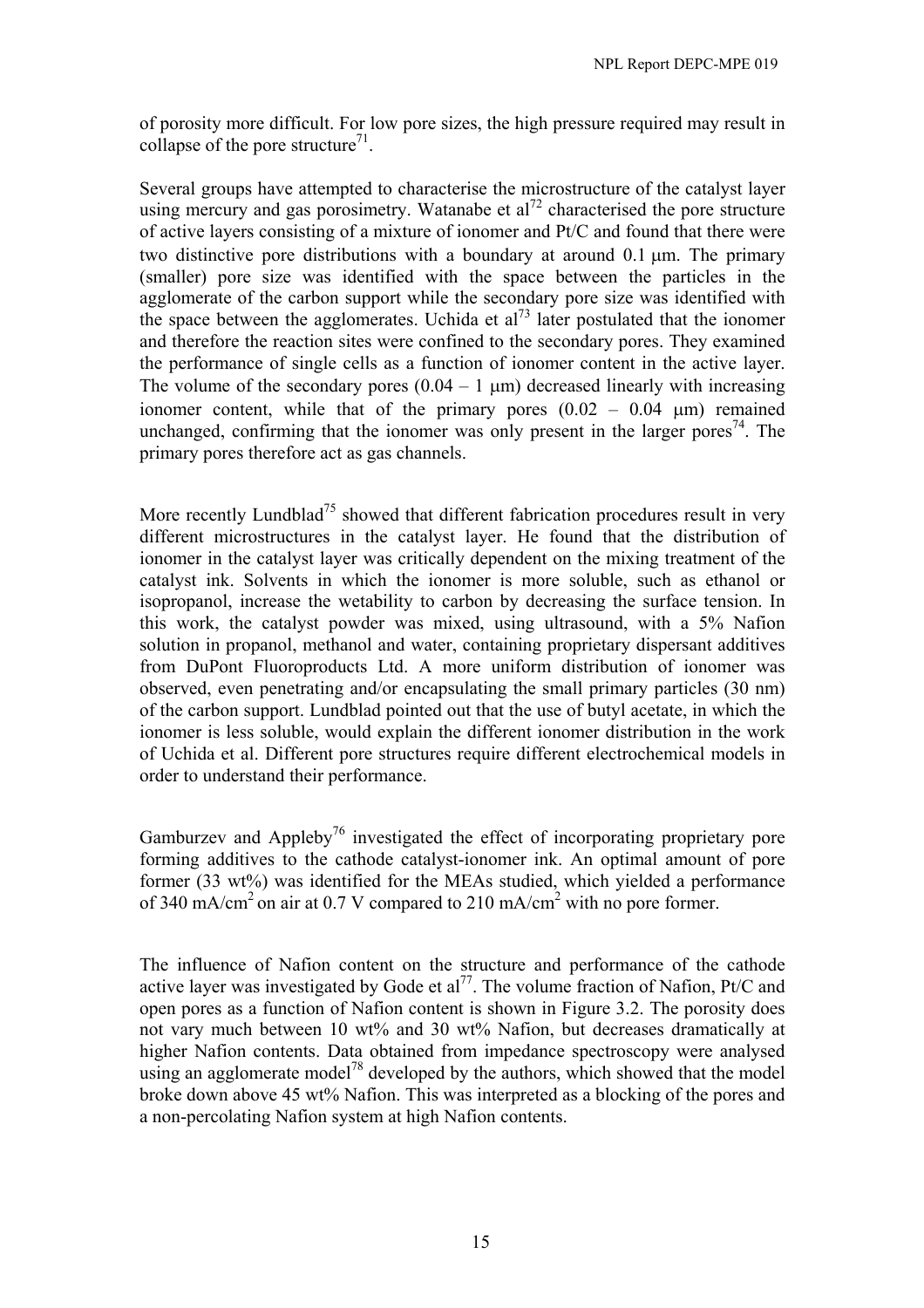

**Figure 3.2:** Volume fraction of gas pores, Nafion and Pt/C in an electrode as a function of Nafion content<sup>79</sup>.

### 3.2 MULTILAYER ELECTRODES

The evolution of PEMFC electrodes towards a multilayer structure has been driven by advances in understanding of the fundamental processes occurring in the MEA. In the three layer electrode, a diffusion layer is inserted between the carbon paper and the catalyst layer. The diffusion layer consists of a mixture of carbon particles and PTFE and provides physical separation of the carbon paper from the catalyst layer, thereby reducing flooding and preventing catalyst particles from being trapped in the carbon paper when the MEA is under compression. It also provides a transition between the larger pore size of the carbon paper and the smaller pore size of the catalyst layer and prevents water condensed in the carbon paper from entering the catalyst layer. The PTFE in the diffusion layer acts both as a binder and a hydrophobic agent.

Preparation of three layer electrodes is essentially the same as that outlined above for bilayer electrodes, with an additional step for the diffusion layer. A suspension of carbon particles and PTFE is applied to the wet-proofed carbon paper, dried and thermally treated. The catalyst layer is then deposited onto the diffusion layer as described above to form the three layer electrode. Mass transport in the diffusion layer occurs in both the gaseous (reactant) and liquid (water) states, which requires a balance between hydrophilic (carbon) and hydrophobic (PTFE) pore surfaces. Lufrano et al<sup>80</sup> determined an optimum PTFE content in the diffusion layer of 20 wt% from polarisation measurements in a single  $H_2$ /air cell, while Song et al<sup>81</sup> obtained a higher value of 30 wt% using impedance spectroscopy. Antolini et  $al^{82}$  reported that PTFE penetrates only the smaller pores between the carbon agglomerates (pore size < 1 µm). Above 40 wt% PTFE, they found that no further filling of pores occurs; instead the diffusion layer thickness increases.

Optimisation of diffusion layer characteristics should always be carried out at relatively high current densities, where mass transport is the limiting factor. For the same reason, such testing should be performed in  $H_2$ /air cells (rather than  $H_2/O_2$  cells)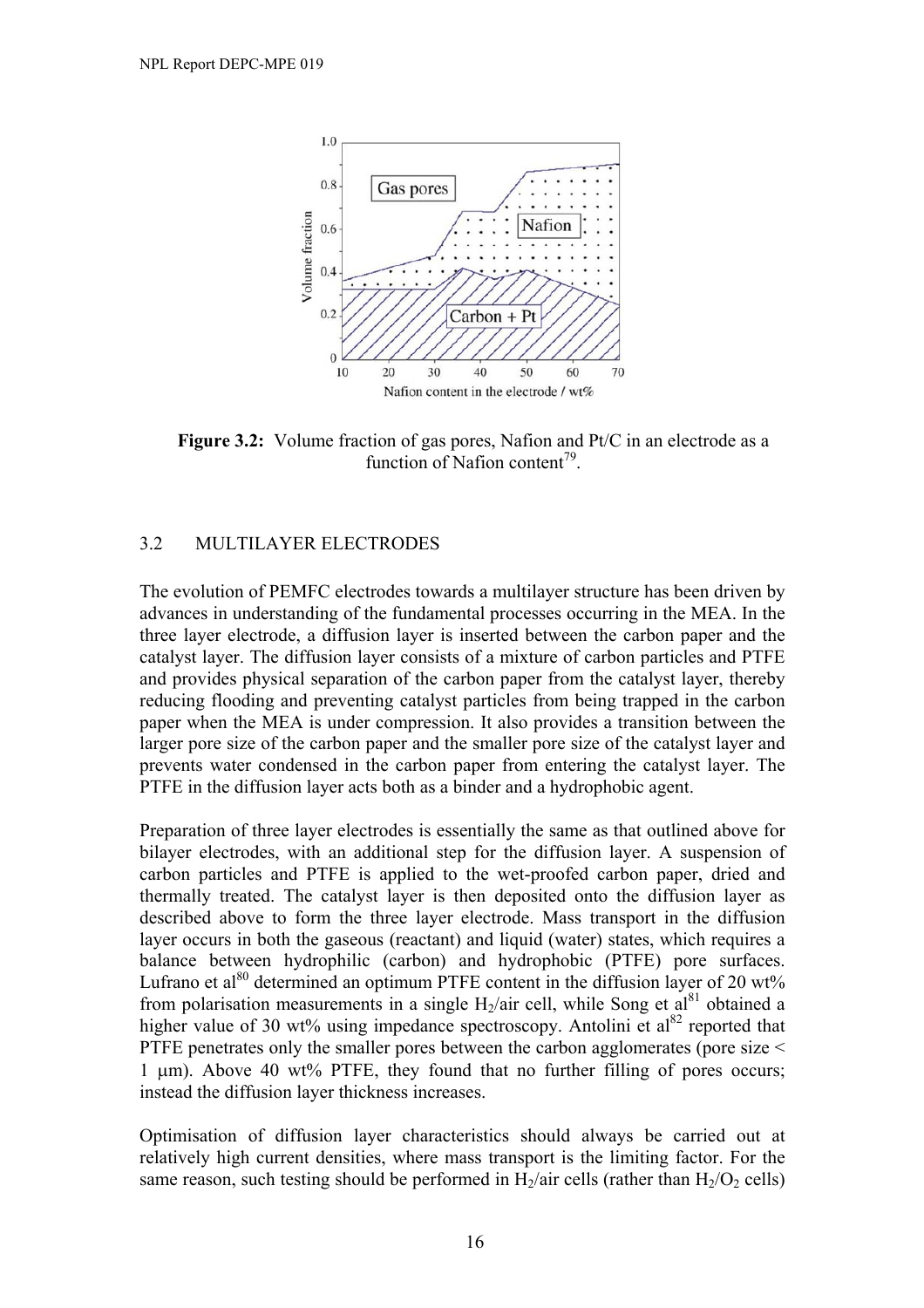

where the diluent effect of nitrogen shows up more clearly any differences in the efficiency of mass transport.

**Figure 3.3** Cell potential as a function of total pore volume in the diffusion layer at 100 mA/cm<sup>2</sup> ( $\bullet$ ),400 mA/cm<sup>2</sup> ( $\bullet$ ) and 700 mA/cm<sup>2</sup> ( $\bullet$ )<sup>83</sup>.

Passalacqua et al<sup>84</sup> investigated the effect of diffusion layer total pore volume on the fuel cell performance at a constant PTFE loading of 20 wt%. The total pore volume was varied by the use of different carbon particles in the diffusion layer. The cell potential at various current densities is plotted as a function of total pore volume in Figure 3.3. The performance increase with total pore volume is more dramatic at higher current densities, where mass transport effects are more significant. Kong et  $a^{85}$  found that performance could be enhanced by incorporating macropores (50 – 100) µm) into the diffusion layer. The macropores absorb water from smaller pores, leaving them free to transport gas.

Since the reactions occurring at anode and cathode are very different, it follows that the diffusion layer structure and composition may be optimised in different ways for each electrode. Neergat and Shukla<sup>86</sup> demonstrated that cells with a more hydrophobic diffusion layer at the cathode and a more hydrophilic diffusion layer at the anode performed better than those with the same diffusion layer at both electrodes. In contrast, Moreira et al<sup>87</sup> found optimum PTFE contents of 10 wt% and 30 wt% for cathode and anode respectively. The reason for this discrepancy is not clear. Intuitively one might expect a more hydrophobic diffusion layer at the cathode since water is produced in the cathodic reaction.

When a diffusion layer is present, the incorporation of a hydrophobic agent in the catalyst layer is no longer necessary. The catalyst layer then consists of Pt/C and ionomer. It is desirable to achieve penetration of ionomer into the pore structure of the catalyst layer to provide an proton conducting path to the reaction sites. However, the ionomer coating on the pore walls should be as thin as possible to minimise the diffusion path for reactant gases. Various authors have studied the effect of ionomer content in the catalyst layer, using Nafion. As shown in Table 3.2, the optimum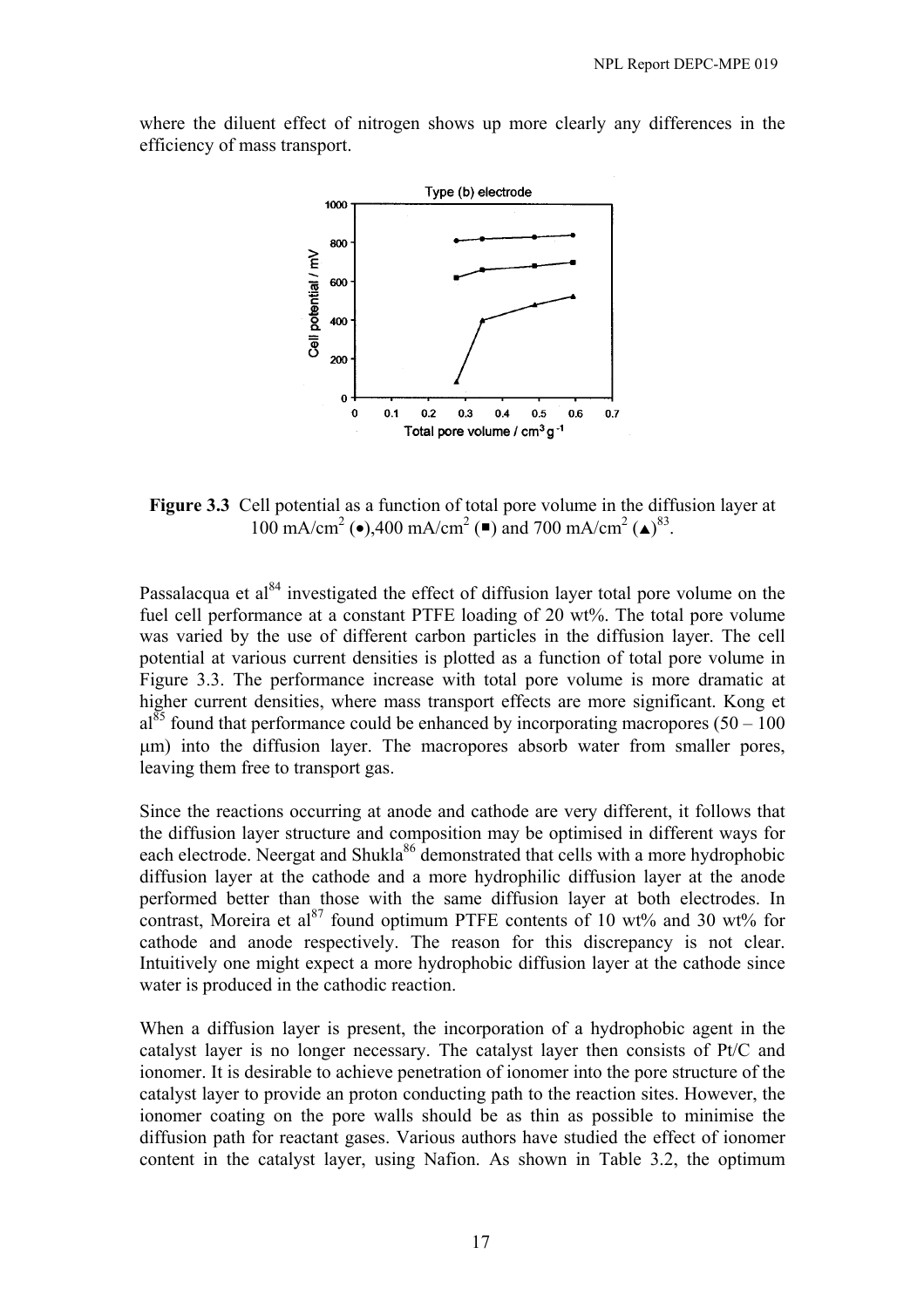Nafion loading in catalyst layers containing no PTFE (30-38 wt%) is higher than in PTFE-containing layers (25-27 wt%).

| <b>Authors</b>                  | <b>PTFE</b> used | Nafion loading (wt%) |
|---------------------------------|------------------|----------------------|
| Hsu et $al^{88}$                | Yes              | 25                   |
| Poltarewski et al <sup>89</sup> | Yes              | 27                   |
| Qi and Kaufman <sup>90</sup>    | N <sub>0</sub>   | 30                   |
| Li and Pickup <sup>91</sup>     | No               | 30                   |
| Uchida et al $^{92}$            | No               | 33                   |
| Passalacqua et al <sup>93</sup> | N <sub>0</sub>   | 33                   |
| Paganin et al $^{94}$           | No               | 35                   |
| Antolini et al <sup>95</sup>    | N٥               | 38                   |

**Table 3.2** Optimum Nafion loading in the catalyst layer.

Recent studies have shown that further improvements to electrode performance can be obtained by the use of carbon cloth with a diffusion layer on each side, i.e. one on the catalyst layer side and one on the gas side<sup>96</sup>. Antolini et al<sup>97</sup> claimed that the optimum combination for the cathode is a diffusion layer based on Vulcan carbon on the catalyst side and a diffusion layer based on Shawinigan carbon on the gas side.

The influence of the solvent used during the preparation process has been investigated by a number of authors. Kim et  $al^{98}$  prepared catalyst inks using solvents of various polarities: isopropyl alcohol, methanol, dipropyl ketone (DPK) and n-butyl acetate (NBA). They found that the use of less polar solvents (DPK and NBA) led to a higher performance. This was attributed to a decrease in ionomer solubility, resulting in the formation of larger agglomerates. The dual benefit is an increase in proton conductivity and larger pore size for enhanced mass transfer. A similar study was carried out by Yang et al<sup>99</sup> using the following solvents: tetrabutylammonium hydroxide, NBA, iso-emyl alcohol, diethyl oxalate, ethylene glycol and ethylene glycol dimethyl ether. The performance of the electrodes was linked to the decomposition temperature of the solvent, of which ethylene glycol was found to be the most effective. The use of polyethylene oxide (PEO) was advocated by Abaoud et  $al<sup>100</sup>$ . Mustafa et al<sup>101</sup> demonstrated a correlation between agglomeration characteristic length in the suspension and pore diameter in the catalyst layer.

The drive to reduce Pt loading and increase catalyst utilisation has led to the development a range of novel preparation methods. Catalyst utilisation in MEAs prepared using standard techniques can be as low as 10%, mainly because the majority of Pt particles do not have access to proton conducting pathways (ionomer) or reactant gas (open pores). Loffler et al<sup>102</sup> prepared model electrodes by selective electrodeposition of Pt nanoparticles onto those areas of the carbon support that were in contact with the three phase boundary. They showed that pulsed electrodeposition was more effective in producing active catalysts. The advantage of this approach is that the majority of the Pt is located close to the surface and catalyst utilisation is increased, with inherent cost savings. A similar method was employed by Kim and Popov<sup>103</sup> to increase the catalyst loading near the surface to 75 wt% with a Pt loading of only 0.25 mg/cm<sup>2</sup> in a 5  $\mu$ m thick catalyst layer. Hayashi et al<sup>104</sup> used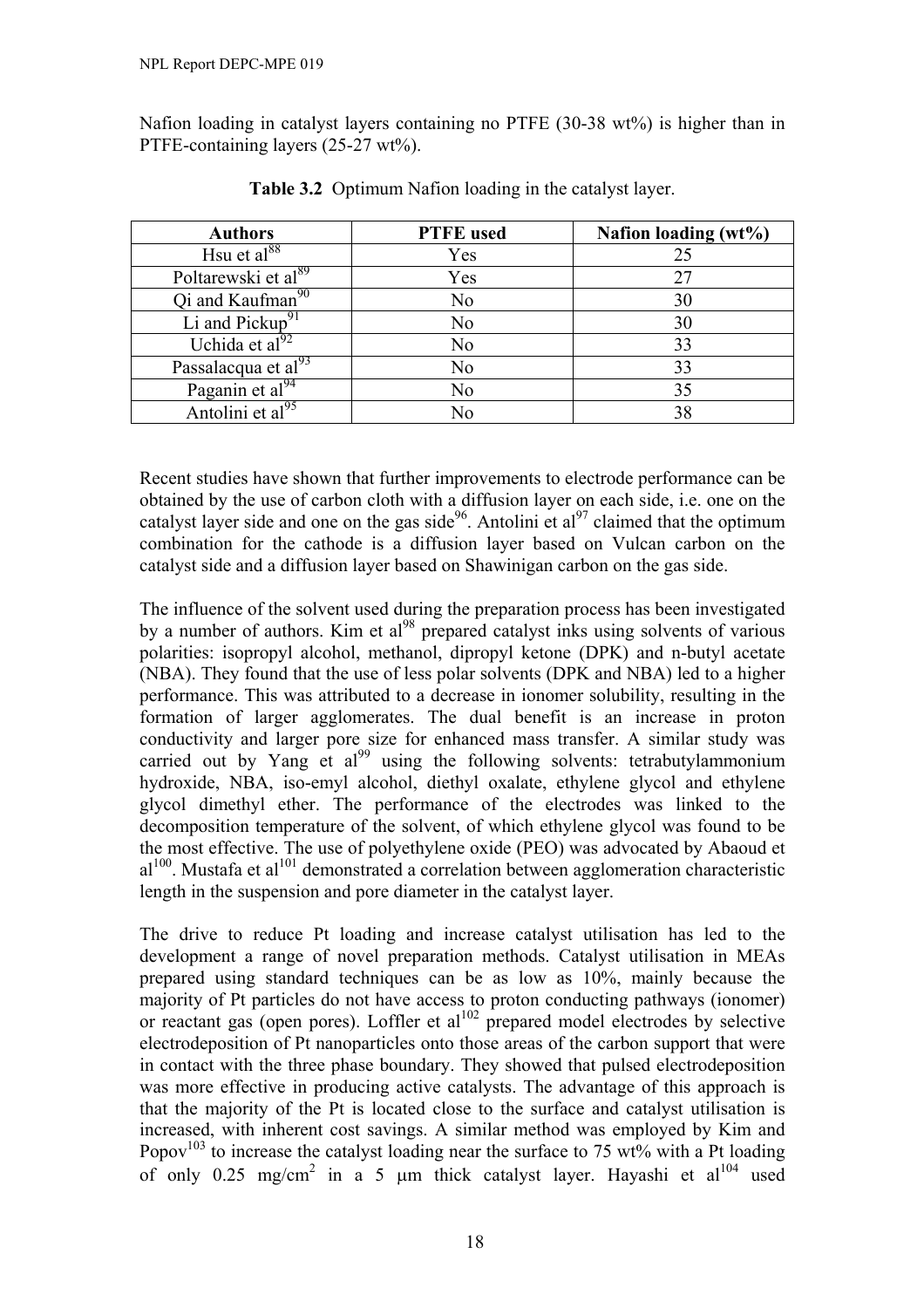electrophoretic deposition to produce functionally graded electrode materials. An alternative approach proposed by Frey et al<sup>105</sup> was to fabricate the entire MEA (including the membrane) in a layer by layer approach by spraying or printing. This allows flexible control of layer thickness and composition and serial connection of individual cells during the fabrication process. Gulzow et  $al^{106}$  have developed a dry powder fabrication technique involving rollers, which they claimed could be scaled up to a low cost, high throughput process. Foster et  $al^{107}$  deposited conducting polymers as electronic pathways in electrodes with very low Pt loading thereby enhancing the catalyst utilisation. A preparation technique for electrodes using selfassembled Pt nanoparticles was developed by Pan et  $a^{108}$ .

The influence of porosity of the diffusion layer on PEMFC performance has been investigated by a number of authors. If the diffusion layer is too thick, ohmic and mass transfer losses will be too high, while if it is too thin the mechanical strength and contact resistance may be poor. Most of the effects of diffusion layer properties on fuel cell performance are observed at high current densities, where mass transport is the rate limiting factor. Prasanna et al<sup>109</sup> recently carried out a study of the effect of different commercial diffusion layers on the performance of single PEM fuel cells and concluded that gas permeability and pore diameter were the most important physical properties. They found that a mean pore size of above 60 µm results in greater losses at high current densities due to water droplet formation at the interface of the diffusion layer and the active layer. The gas permeability was severely affected by the hydrophobicity of the diffusion layer, which varies with PTFE content. The authors identified an optimum PTFE content of 20%. The influence of the porosity of the diffusion layer on cell performance was investigated by Chu et al using numerical simulation<sup>110</sup>. The results showed that a higher average porosity leads to a lower mass fraction of oxygen in the diffusion layer due to higher consumption of oxygen in the catalyst layer, meaning that a fuel cell designed to generate higher current will require a diffusion layer with a higher porosity. However, the simulations did not take into account flooding of the pores, which would limit the porosity level in practice.

### 3.3 ELECTROCHEMICAL CHARACTERISATION

The standard electrochemical technique for characterising the performance of both single cells and stacks is the measurement of potential as a function of current density under a set of constant operating conditions. The effect of composition, flow rate, temperature and relative humidity of the reactant gases may be varied systematically to investigate their effect on cell performance. An electronic load is used to dissipate the power generated in these experiments while maintaining the accuracy of the measurements. A plot of potential against current density is known as a polarisation curve and yields information about the losses in the cell or stack under service conditions. A typical polarisation curve for a single hydrogen/air fuel cell is shown in Figure 3.4. At low current densities the majority of the losses are due to kinetic limitations at the catalyst surface. Since the exchange current density for hydrogen oxidation on Pt is three orders of magnitude higher than that for oxygen reduction on Pt, the activation losses at the cathode dominate the cell behaviour at low current densities. As the current density increases, the IR drop across each component of the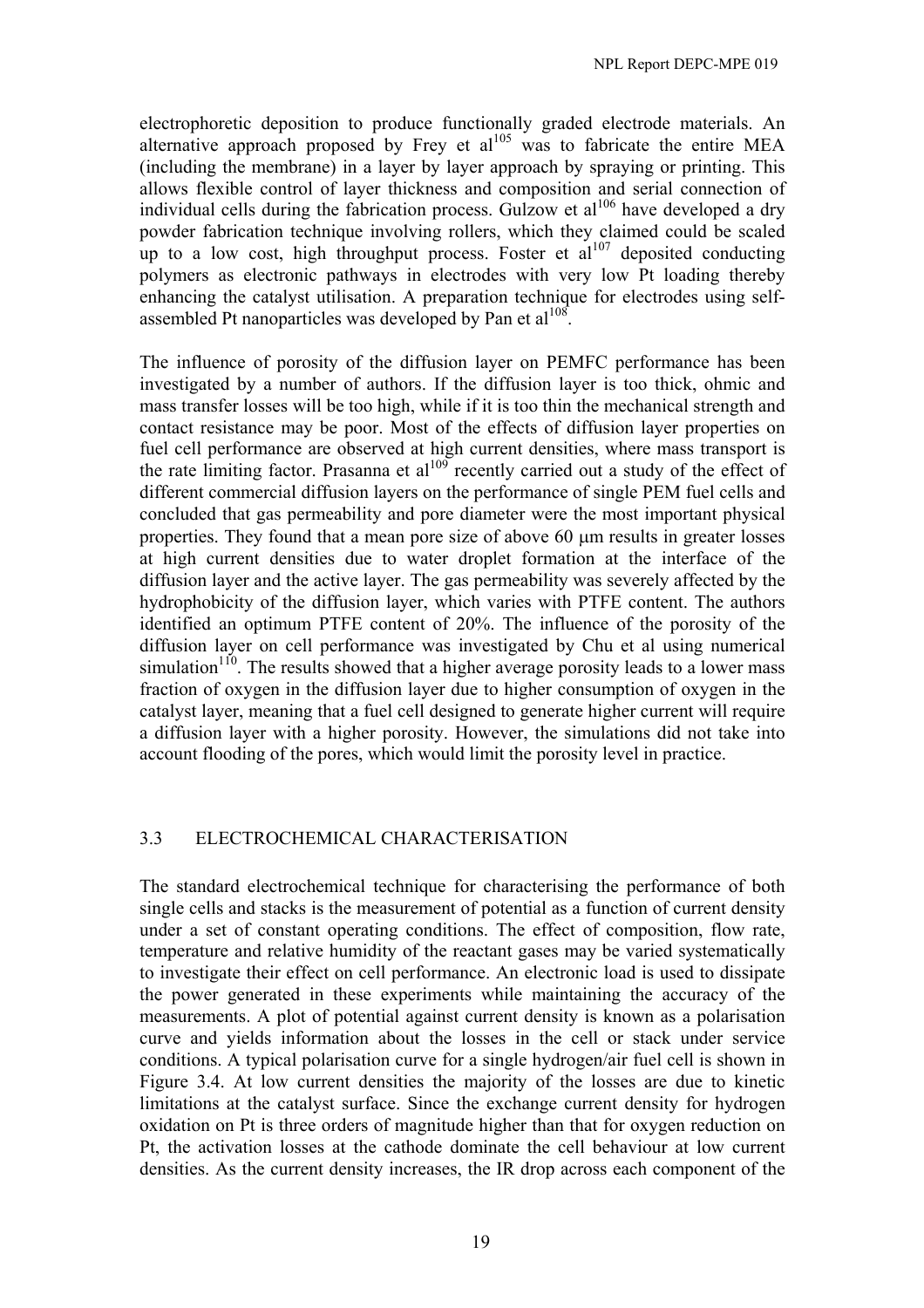fuel cell increases and ohmic losses become significant. This is evident in the linear portion of the polarisation curve at intermediate current densities. At high current densities, mass transport effects dominate and the cell performance drops drastically. Transport of reactant gas through the pore structure of the backing layers and catalyst layers is the limiting factor here.

Polarisation curves provide information about the performance of the cell or stack as a whole. While they are a useful indicator of overall performance under service relevant conditions, they do not yield much information about the performance of individual components and are incapable of resolving time dependent processes occurring in the fuel cell. For this latter purpose current interrupt methods or impedance measurements are more commonly used. Polarisation curves are often converted to plots of power per unit area versus current density by multiplying the potential by the current density at each point on the curve.



**Figure 3.4** Typical polarisation curve for a PEMFC.

In studies of PEMFC cathodes it is important to keep the anode composition and loading constant if the anode is to be used as a reference electrode. The reversibility of the HOR on Pt is considered sufficient for this purpose, although when reformate is fed to the anode, the polarisation of both electrodes may be comparable. Voltammograms may be corrected for the IR drop across the membrane by measuring its high frequency resistance using current interrupt or impedance methods.

The electrochemical performance of a single electrode may be examined ex-situ by cyclic voltammetry (CV) and other common electrochemical techniques. Such halfcell experiments are carried out in a standard three electrode cell with an aqueous solution of acid (typically  $0.5 \text{ M H}_2\text{SO}_4$ ) used to simulate the proton-conducting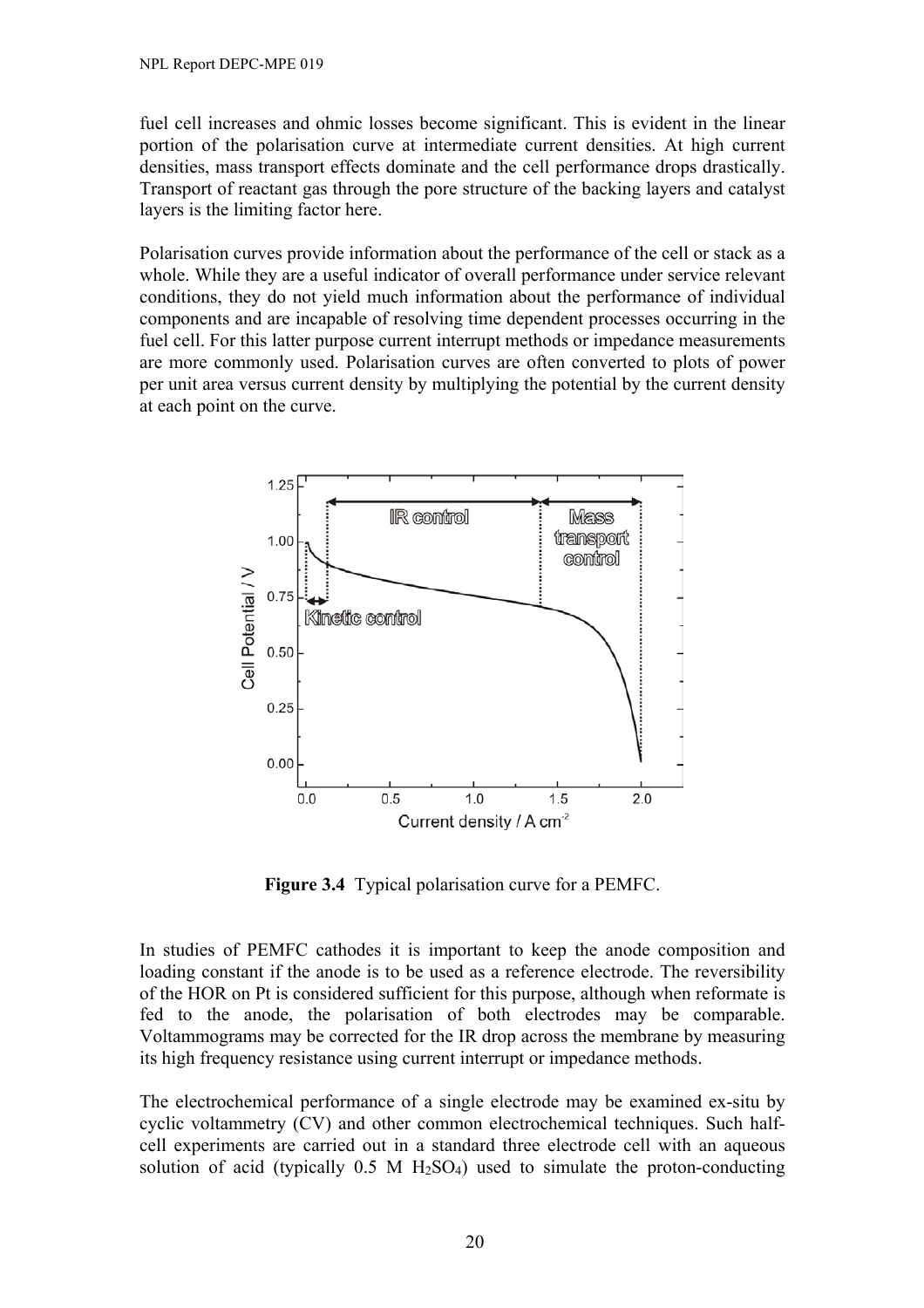electrolyte in a PEMFC. Half cell experiments are a convenient and relatively fast method of screening catalysts and comparing different MEA preparation techniques.



**Figure 3.5** Illustration of the method used to calculate active surface area using hydrogen adsorption voltammetry<sup>111</sup>. The shaded area represents the charge due to hydrogen adsorption.

When the half cell experiment is carried out in solution purged with an inert gas such as nitrogen, integration of the hydrogen adsorption peak may be used to measure the active surface area of the catalyst. An example of such a voltammogram for a Pt catalyst is shown in Figure 3.5. The shaded area represents the total charge arising from hydrogen adsorption. The baseline is the capacitative current due to charging of the electrode double layer. This total charge may be converted to an active surface area (cm<sup>2</sup>/g) using a proportionality constant, e.g. 210  $\mu$ C/cm<sup>2</sup> for a platinum surface<sup>112</sup>. The Brunauer-Emmett-Teller (BET) method is used to calculate the effective surface area from nitrogen adsorption isotherms and is often quoted by manufacturers of catalysts. Ratios of active surface area to geometric surface area of order  $10<sup>3</sup>$  are commonly obtained for PEMFC catalysts. Carbon monoxide stripping voltammetry is another common technique for determining the active surface area, operating under the same principle.

Many half-cell studies have focused on the oxygen reduction reaction (ORR) since it has a significantly larger overpotential on Pt than the hydrogen oxidation reaction (HOR). Kinetic parameters such as exchange current density and Tafel slope may be readily extracted from voltammograms obtained in  $O<sub>2</sub>$ -saturated solution.

Cyclic voltammetry is the most common ex-situ diagnostic tool for probing the electrochemical activity of catalyst layers. Most PEMFC catalyst layers consist of a mixture of carbon-supported Pt and Nafion or Nafion-like ionomer. Most studies are divided between the determination of active area of the catalyst<sup>113</sup> and the elucidation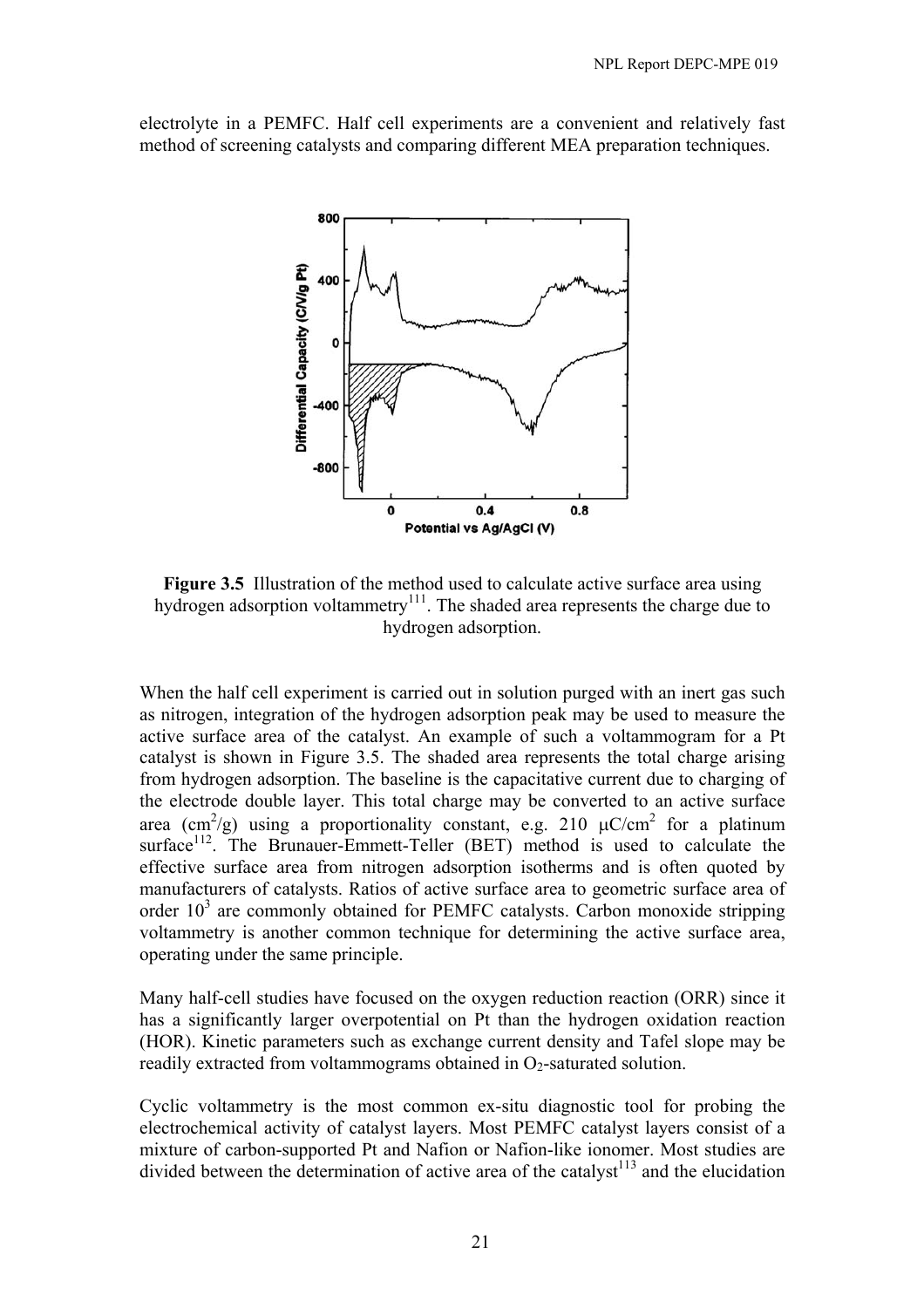of the kinetics of the ORR at the triple phase boundary (TPB) between ionomer, catalyst and open pore<sup>114</sup>. The undesirable effects of poisons such as CO, which adsorb onto the catalyst surface thereby decreasing the number of available catalytic sites, have been well documented $^{115}$ .

Stevens and Dahn compared the active surface area of a high surface area Pt/C catalyst (E-TEK BP2000, BET surface area 1300 m<sup>2</sup>/g) to that of a lower surface area Pt/C catalyst (E-TEK XC72, BET surface area 270  $\overline{m}^2$ /g) as a function of Pt loading and particle size. The catalysts were mixed with 5% Nafion in a mixture of aliphatic alcohols, water and isopropanol and deposited on a glassy carbon electrode. Voltammograms were obtained in a three electrode cell containing 0.1 M HCO4. An optimum Pt particle size of 2 nm was identified for both types of catalyst<sup>116</sup>. The XC72 samples showed a marked decrease in active surface area with increasing Pt loading, while no distinct trend was observed for the BP2000 samples.

Gloaguen et al used a rotating disk electrode (RDE) to allow correction of mass transport effects in solution<sup>117</sup>. The active layer consisted of 5% Nafion with 30 wt% Pt/Vulcan XC72 (E-TEK) and the electrolyte used for the CV experiments was 0.5 M H2SO4. Tafel plots for the ORR showed a double Tafel slope, with the slope at high potentials relevant to PEMFC operation close to 2.3RT/F. An exchange current density of 7 x  $10^{-11}$  A/cm<sup>2</sup> was obtained at 20 °C and 1 atm pressure which compares well with that obtained for bulk platinum in various electrolytes. An optimum Pt particle size of 3.5 nm was identified in this study.

The kinetics of the ORR are governed by the amount of triple phase boundary in the active layer of the cathode. Due to the complexity of the heterogeneous structure of the active layer, the amount of TPB is difficult to determine. More detailed characterisation of the TPB in PEMFC active layers is required to understand the correlation between catalyst microstructure and performance. Pt microelectrodes have been used to study the ORR at solid state  $Pt/Nafion$  interfaces<sup>118,119</sup>. Recently O'Hayre and Prinz patterned circular Pt-catalyst microstructures on Nafion using a focused ion beam (FIB) system and investigated the ORR kinetics using impedance spectroscopy<sup>120</sup>. For electrodes smaller than 40  $\mu$ m a direct relationship between electrode circumference and faradaic impedance was observed, indicating that the ORR kinetics scale with length of TPB. The authors proposed the use of a TPB width term in a coupled reaction/diffusion model to bridge the results of area-related and perimeter-related ORR kinetics.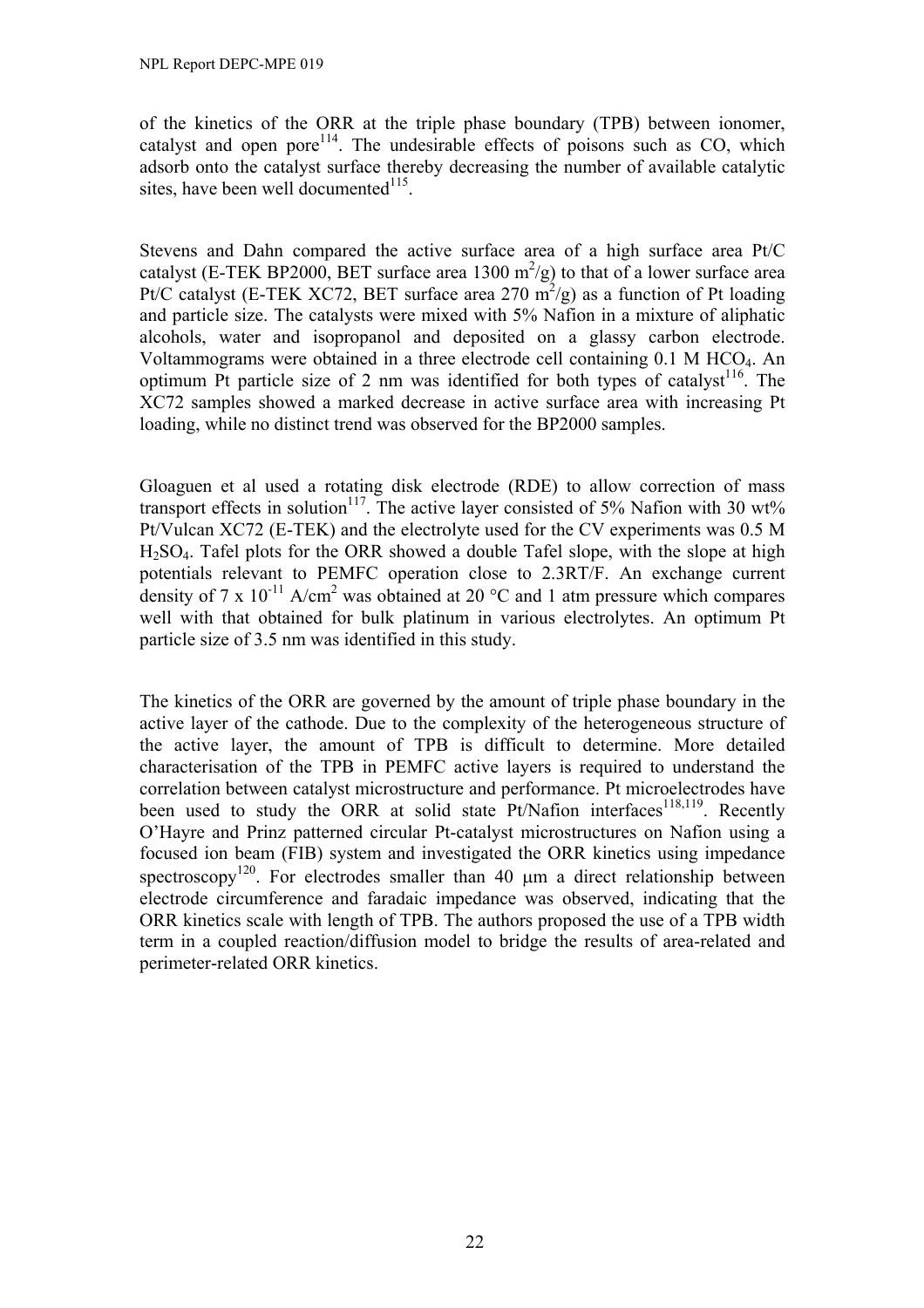

**Figure 3.6** Relaxation curves of PEMFC voltage after current interruption for current densities of (.) 1, (x) 10, (+) 100 and (\*) 400 mA/cm<sup>2</sup> before interruption<sup>121</sup>.

Jaouen et al<sup>122</sup> recently applied the current interrupt technique to the characterisation of electrode performance in PEM fuel cells. The fuel cell is operated at a constant current before the measurement and a voltage transient is recorded upon interruption of the current. The ohmic losses disappear almost immediately and the electrochemical overpotentials decay to the open circuit value over a longer timescale. They found that analysis of the voltage relaxation curve after the disappearance of the ohmic losses could yield information on the electrochemical performance of the electrodes. An example of relaxation curves at a number of different current densities is shown in Figure 3.6. The plateau at short times is indicative of  $O<sub>2</sub>$  diffusion limitation, while limitation by proton migration results in no plateau at short times and a transition to a Tafel slope at longer times. A model containing expressions for Tafel kinetics, oxygen diffusion in agglomerates, proton migration and double layer capacitance was developed<sup>123</sup>, which fitted the experimental data well up to a current density of 200 mA/cm<sup>2</sup>.

Impedance spectroscopy is a powerful tool for the analysis of electrochemical systems. In contrast to linear sweep and potential step methods, where the system is perturbed far from equilibrium, a small ac voltage perturbation is applied to the cell and the amplitude and phase of the resulting signal are measured as a function of frequency. This allows the resolution of dynamic processes occurring on different timescales in the system being studied.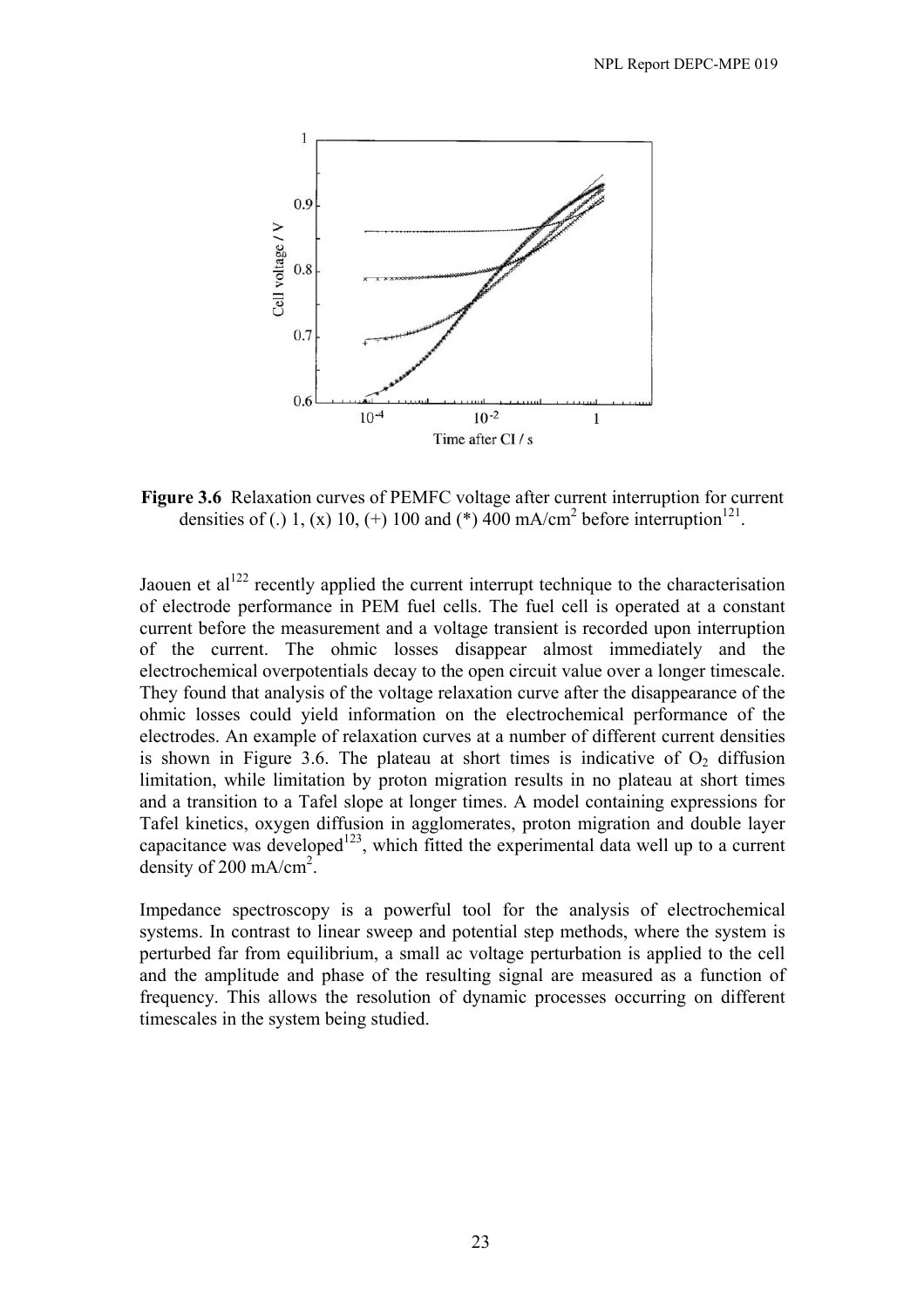

**Figure 3.7** (a) General equivalent circuit for a PEMFC (b) Schematic frequency response of impedance and capacitance<sup>124</sup>.

Impedance spectra are conventionally plotted in both Bode and Nyquist form. In a Bode plot, the amplitude and phase of the impedance is plotted as a function of frequency, while in a Nyquist plot the imaginary part of the impedance is plotted against the real part at each frequency. A typical Nyquist plot for a PEMFC consists of three depressed semicircles as shown in Figure 3.7, where the frequency increases from right to left. The major axis of the high frequency arc is proportional to the ohmic resistance of the membrane, which can be directly compared to that obtained from current interrupt measurements. The major axis of the second arc is a measure of the charge transfer resistance of the electrochemical reaction, which is usually dominated by the impedance of the cathode. The low frequency arc reflects the impedance due to mass transport limitations, which is dominated by the porous layers.

The measurement of the magnitude and phase of the impedance as a function of frequency may be readily analysed in terms of equivalent circuits. In this type of analysis, the cell response is modelled on that of an electrical circuit containing combinations of resistors and capacitors, each representing a particular physical or chemical process. In general, a resistor represents a conductive path, such as ion migration in electrolyte or the charge transfer accompanying an electrode reaction. A capacitor represents a space charge layer, such as the electrical double layer at the electrode/electrolyte interface. Mass transport phenomena, such as diffusion to an electrode surface, are represented by a Warburg impedance, which is manifested in a straight line with a slope of unity in the Nyquist plot at low frequencies. A constant phase element (CPE), a non-intuitive circuit element that has no analogue in conventional electronics, was invented to describe the behaviour of non-ideal surfaces. The phase of the CPE is independent of frequency and represents a distribution of time constants due to the inhomogeneity of the surface. The CPE may be represented by a network of RC-circuits with time constants spanning orders of magnitude and may be modelled by fractal geometry.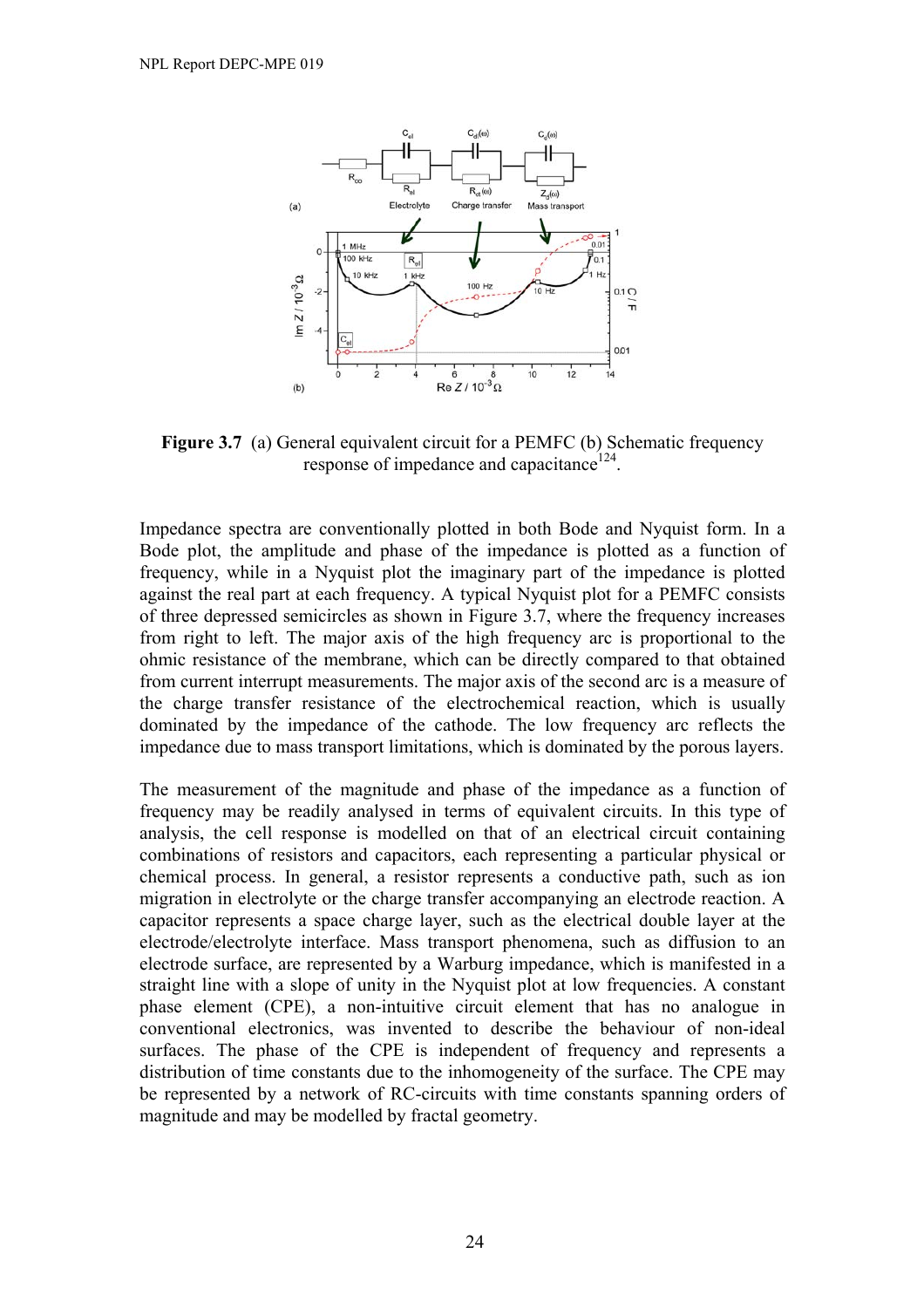# **4 KEY ISSUES**

The development of test methods and protocols for evaluation and quality control of catalysts and electrodes is a key goal for the fuel cell industry. At present, reliable evaluation of catalyst performance requires the catalyst to be fully incorporated in the MEA, as ex-situ electrochemical tests are often not representative of in-situ performance. This is because catalyst activity is strongly dependent on the processing technique used. In-situ testing is time consuming and expensive and can itself generate variable data due to differences in cell construction and conditioning. It is essential to develop faster and cheaper test methods, which remain representative of performance in a real fuel cell. A large number of tests is desirable to smooth out statistical variations, which requires high-throughput or combinatorial techniques.

Standard electrochemical techniques such as voltammetry and impedance spectroscopy would appear to be the most straightforward way to evaluate catalyst performance. The key issue is the appropriate arrangement of the catalyst on the substrate so that a representative test of in-situ performance is obtained. The simplest arrangement would probably be the deposition of the metal particles on a glassy carbon electrode. However, it is likely that some ionomer would need to be incorporated into the electrode in order to mimic the three phase boundary. The addition of a hydrophobic agent such as PTFE may also be required. An ideal test system would allow a large number of catalysts to be tested at once. This could be achieved by an electrode array, produced by screen printing. For combinatorial testing, a compositional gradient across the electrode could be introduced and individual segments of the electrode could be isolated using a mask.

A key requirement in the development of such ex-situ tests is to ensure that the comparison with in-situ performance is valid. Hence it will be important to perform in-situ testing simultaneously in order to validate this perspective. The effectiveness of impedance spectroscopy in the evaluation of catalyst performance should also be investigated.

Chan et  $al^{125}$  recently evaluated a number of high-throughput electrochemical techniques for characterising fuel cell catalysts. They found that while an optical fluorescence technique could distinguish active and inactive catalysts, it could not rank them accurately. A 25-electrode array fuel cell technique produced better agreement with in-situ performance than disk electrode linear sweep voltammetry. It was proposed that the optical technique could be used as an initial screening process, with t more precise technique used to qualify the results. The authors noted that a wide range of performance was obtained for catalysts of the same nominal composition but differing preparation methods.

Koponen et al<sup>126</sup> have developed a jet impingement technique for characterising catalyst inks and catalyst layers using cyclic voltammetry. They showed that the active surface area of the catalyst was proportional to the mass density of Pt in the catalyst layers. The half cell arrangement shown in Figure 4.1 was used to test cathode catalyst layers in the presence of  $O<sub>2</sub>$ .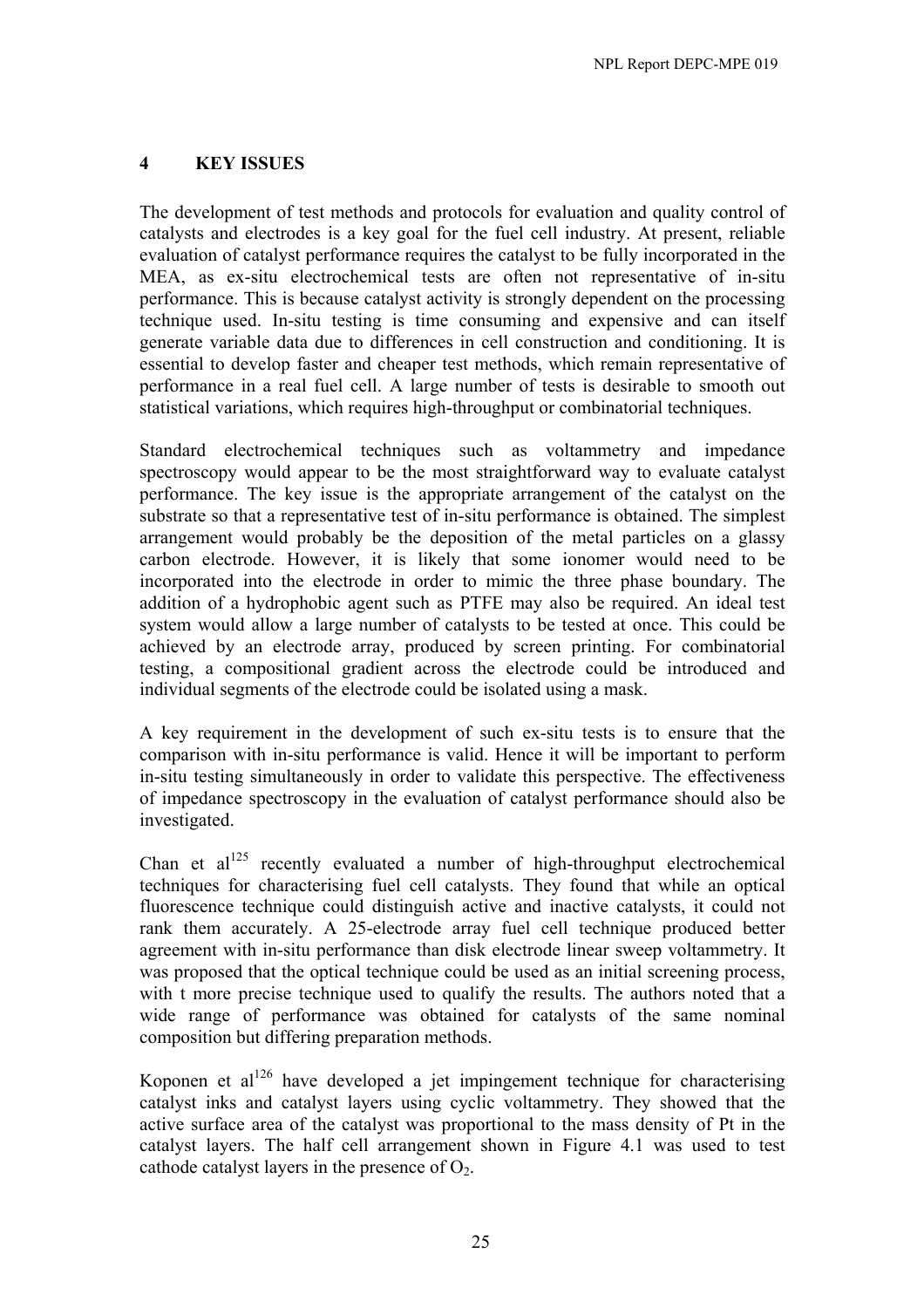

**Figure 4.1** Measuring device for half cell characterisation of cathode catalyst layers $^{127}$ .

In addition to macroscale measurements on catalysts and electrodes, the development of techniques to improve understanding of processes on the nanoscale is critical. While physical and chemical characterisation techniques for catalytic materials (e.g. electron microscopy, XRD, XPS) are relatively well established, there is a clear need to develop measurement techniques to probe the reactivity of surfaces on the microto nanoscale. There are a number of scanning probe techniques which could be applied to appropriate model systems. The use of scanning probe techniques for nanoscale characterisation is limited to very smooth surfaces, which prohibits their application to real world catalyst systems. However, a progression towards model systems that increasingly mimic real world catalysts would seem achievable. Three likely candidate techniques are:

- 1. Electrochemical atomic force microscopy (E-AFM)
- 2. Scanning electrochemical microscopy (SECM)
- 3. Scanning vibrating probe (SVP)

NPL has expertise in all three techniques. An overview of scanning probe techniques together with recommendations for future research at NPL was published recently by Turnbull<sup>128</sup>. E-AFM is a modification of AFM, allowing the profiling of a surface to take place in the liquid phase and under potential control. Its use is therefore limited to relatively smooth surfaces. However, SECM and SVP techniques could bridge the gap between microscale and nanoscale characterisation, providing that probes with sufficiently small tips can be obtained or manufactured. The SECM measures the current at an ultramicroelectrode (UME) placed in the vicinity of a substrate. The presence of the substrate perturbs the electrochemical response of the UME, yielding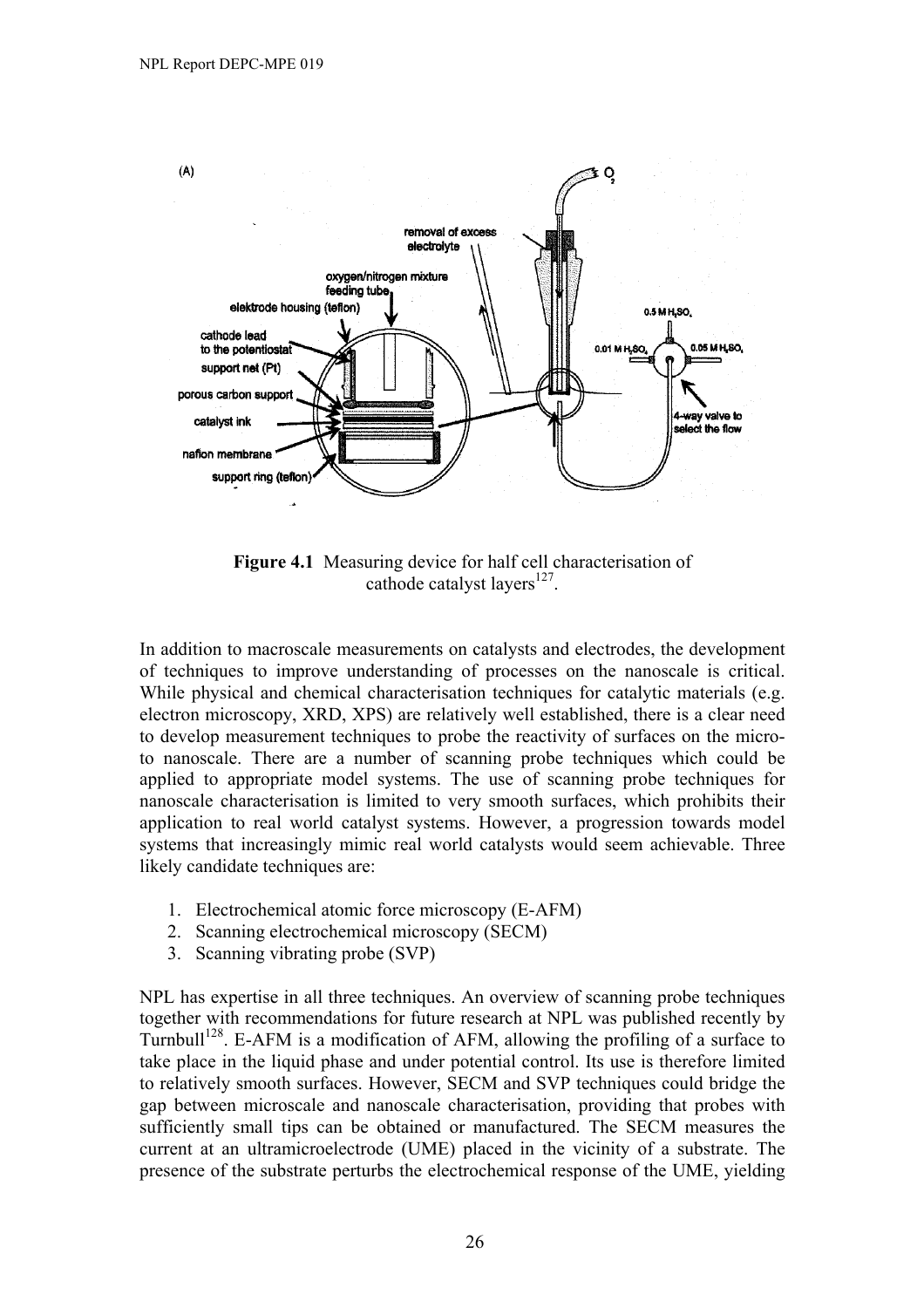information about the local reactivity of the surface. The SVP measures the potential drop generated by current flow in a small volume of solution by vibrating PtIr-tipped microelectrodes between two fixed points in the electrolyte at a defined distance from the surface. The SECM is more versatile than the SVP and can be operated in several different modes in order to visualise lateral variations in surface activity<sup>129</sup>. The feedback mode, illustrated in Figure 4.2, is the most potentially useful mode for the study of heterogeneous catalysis.



Figure 4.2 Principle of SECM operation in feedback mode far from substrate (A) and close to conducting (B) and insulating (C) substrates<sup>130</sup>.

Depending on the surface roughness of the substrate, a compromise on insulating sheath diameter is required in feedback mode. A large sheath to tip diameter ratio is generally preferable to increase the contrast between active and inactive regions of the surface, but there is an accompanying risk of damage due to collision with the surface. This is a particular problem for rough surfaces such as fuel cell electrodes. It is envisaged that a modified-AFM tip could be used to achieve the optimum resolution. The application of SECM and SVP techniques to catalyst systems presents a significant challenge. Nevertheless, such studies would at the very least provide an assessment of the limitations of these techniques when applied to nanoparticulate systems. The use of SECM could provide insight into the scale of the clustering of catalyst particles. The electrochemical profiling of a surface on the microscale would then provide guidance as to the specific location of E-AFM studies.

The move towards smaller and smaller tip sizes will enable characterisation of catalytic surfaces at decreasing length scales. AFM tips modified with carbon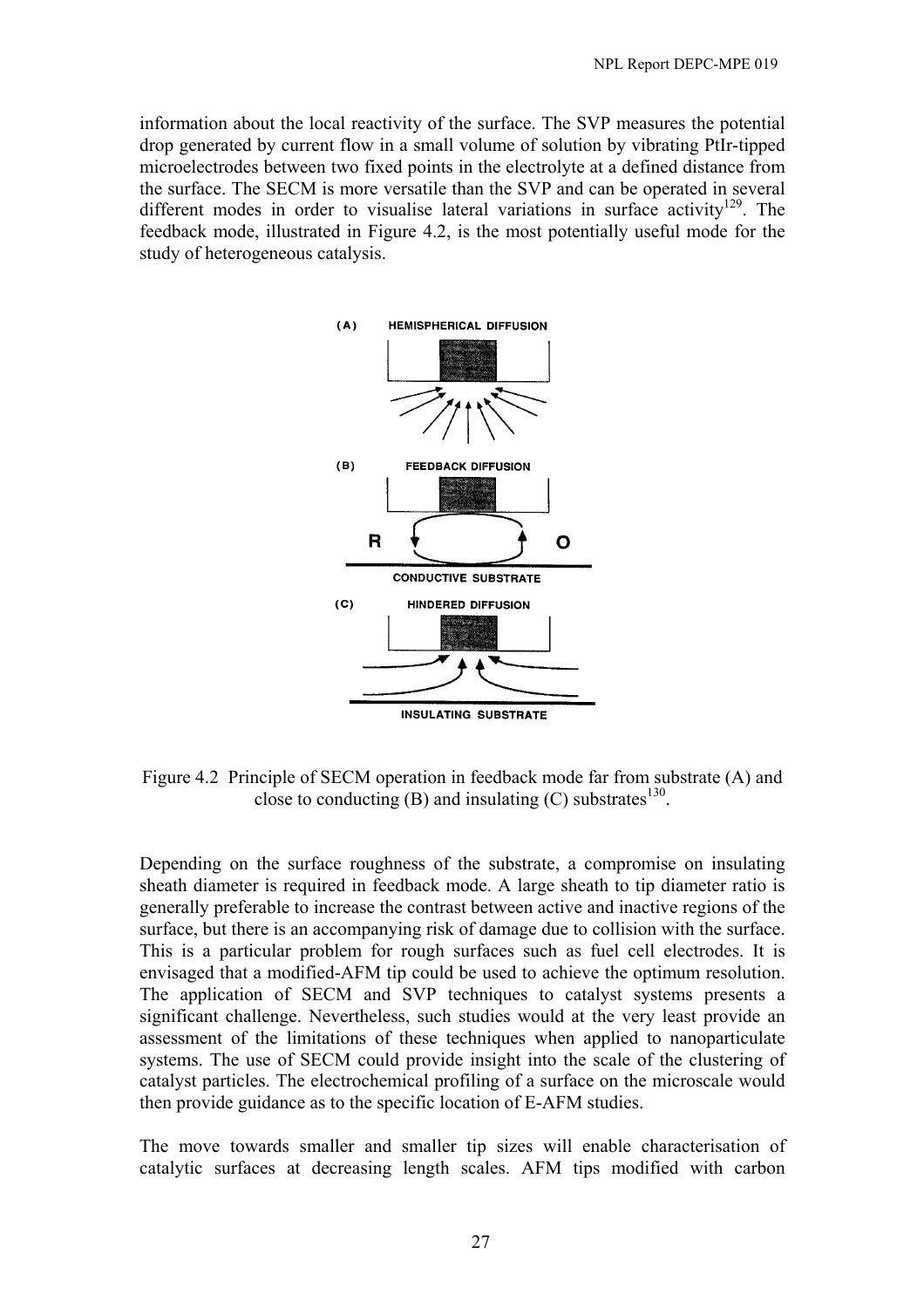nanotubes are attracting interest as their small diameter and high aspect ratio dramatically increase image resolution<sup>131</sup>. In addition, their excellent mechanical properties prevent breakage and wear. However, when such a tip is immersed in solution, the nanotube is quickly lost due to acoustic vibration. This can be rectified by using the nanotube as a template and applying a metal coating to provide mechanical support.

It is essential that the electrochemical techniques discussed above are backed up by physical characterisation of the catalyst. The detailed mechanism of catalyst operation is not well understood. Issues remaining to be resolved include particle size effects, the effect of the metal-support interaction and alloy formation/oxidation. An important aspect of fuel cell research is the correlation between structural characterisation and catalytic performance. A wide range of measurement techniques is available for the characterisation of particle size, surface area, density, porosity, physisorption and chemisorption in catalyst materials. The establishment of such facilities would bridge a significant gap in NPL's materials characterisation capabilities and would provide valuable support for related work on fuel cells.

A review of the challenges in the structural characterisation of nanodispersed catalytic materials was recently published by Roth et  $al<sup>132</sup>$ . They emphasised that only a combination of microscopy, spectroscopy and diffraction can ensure accurate structural characterisation since most techniques are operating close to their limits of resolution. They also recommended increased use of in-situ techniques, particularly in monitoring degradation.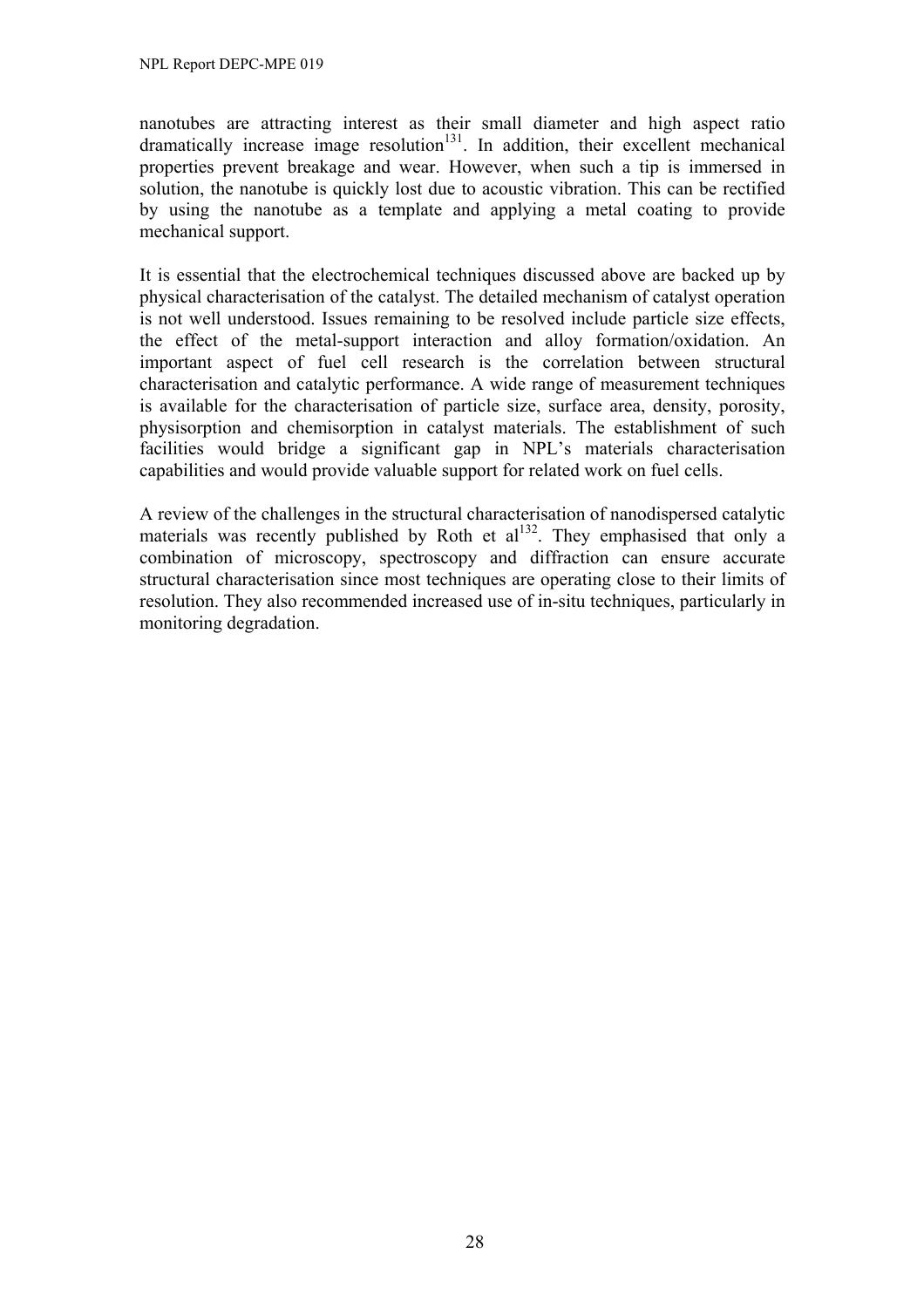# **5 CONCLUSIONS**

- The development of representative test protocols for ex-situ characterisation of catalysts would provide significant cost and time savings to the fuel cell industry.
- An assessment of the suitability of electrochemical testing of simple model electrodes would be a first step towards the establishment of a test protocol.
- The application of scanning probe techniques to the study of catalytic behaviour on the micro- to nanoscale would advance fundamental understanding of the underpinning science, allowing manufacturers to reduce costs and improve performance.
- Physical characterisation of the catalyst is essential to support electrochemical characterisation techniques. The establishment of such facilities would bridge a significant gap in NPL's materials characterisation capabilities.

### **6 ACKNOWLEDGEMENTS**

This work was conducted as part of the Materials Processing programme, a joint venture between the United Kingdom Department of Trade and Industry and an Industrial Advisory Group comprising C Tech Innovation, Ceres Power, CMR Fuel Cells, Dart Sensors, Gary Acres, Ineos Chlor, Intelligent Energy, Johnson Matthey, Rolls Royce Fuel Cells, Solartron Analytical, Imperial College and the University of Birmingham.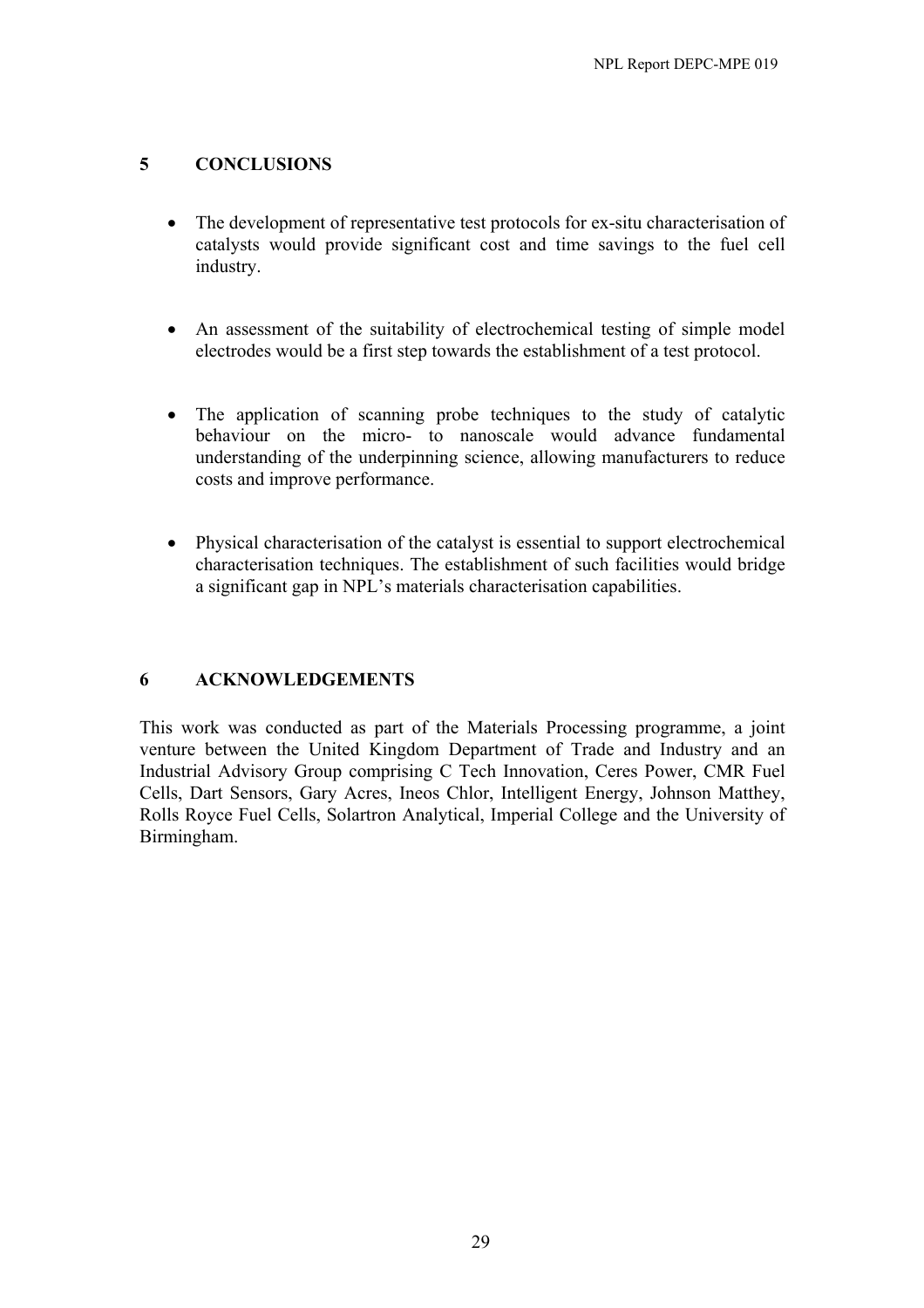## **7 REFERENCES**

- $\overline{a}$ 1 Reprinted from D.M. Bernardi, M.W. Verbrugge, Proc. of the Symposium on Modeling of Batteries and Fuel Cells, 1991, Phoenix, U.S.A., p.240. Copyright 1991, The Electrochemical Society.
- 2 S.K.A. Wasmus, J. Electroanal. Chem., **461**, 14 (1999).
- <sup>3</sup> Reprinted from J.H. Tian, F.B. Wang, Z.Q. Shan, R.J. Wang, J.Y. Zhang, J. Appl. Electrochem., **34**, 461, 2004 with permission from Kluwer.
- 4 E. Auer, A. Freund, J. Pietsch, T. Tacke, Appl. Catal. A **173**, 259 (1998).
- 5 E. Antolini, J. Mater. Sci., **38**, 2995 (2003).
- 6 E. Czaran, J. Finster, K.H. Schnabel, Z. Anorg. Allg. Chem., **443**, 175 (1978).
- 7 S.R. De Miguel, O.A. Scelza, M.C. Roman-Martinez, C. Salinas-Martinez, D. Cazorla-Amoros, A. Linares-Solano, Appl. Catal. A **170**, 93 (1998).
- 8 F. Coloma, A. Sepulveda-Escribano, J.L. Fierro, F. Rodriguez-Reinoso, Langmuir, **10**, 750 (1994).
- 9 M.A. Fraga, E. Jordao, M.J. Mendes, M.M.A. Freitas, J.L. Faria, J.L. Figuerido, J. Catal, **209**, 355 (2002).
- 10 H.E. van Dam, H. van Bekkum, J. Catal., **131**, 335 (1991).
- <sup>11</sup> G.C. Torres, E.I. Iablonski, G.T. Baronetti, A.A. Castro, S.R. De Miguel, O.A. Scelza, M.D. Blanco, M.A. Pena Jimenez, J.L.G. Fierro, Appl. Catal. A, **161**, 213 (1997).
- 12 S.S. Barton, M.J.B. Evans, E. Halliop, J.A.F. Macdonald, Carbon, **35**, 1361 (1997).
- 13 C. Leon, Y. Leon, J.M. Solar, V. Calemma, L.R. Radovic, Carbon, **30**, 797 (1992).
- 14 J.F. Lambert, M. Che, J. Mol. Catal. A, **162**, 5 (2000).
- <sup>15</sup> S.R. Miguel, O.A. Scelza, M.C. Roman-Martinez, C.S.M. Lecea, D. Cazorla-Amoros, A. Linares-Solano, Appl. Catal. A, **170**, 93 (1998).
- 16 L.D. Ageeva, N.A. Kolpakova, T.V Kovyrkyna, N.P Potsyapun, N.S. Buinovskii, J. Anal. Chem., **56**, 137 (2001).
- 17 Reprinted from E. Antolini, J. Mater. Sci., **38**, 2995 (2003).
- <sup>18</sup> G.C. Torres, E.I. Iablonski, G.T. Baronetti, A.A. Castro, S.R. De Miguel, O.A. Scelza, M.D. Blanco, M.A. Pena Jimenez, J.L.G. Fierro, Appl. Catal. A, **161**, 213 (1997).
- 19 C. Prado-Burguete, A. Linares-Solano, F. Rodriguez-Reinoso, C.S.M. Lecea, J. Catal, **115**, 98 (1989).
- 20 D.J. Suh, T.J. Park, S.K. Ihm, Carbon, **31**, 427 (1993).
- 21 A. Sepulveda-Escribano, F. Coloma, F. Rodriguez-Reinoso, Appl. Catal. A, **173**, 247 (1998).
- 22 P. Ehrburger, O.P. Majahan, P.L.J. Walker, J. Catal., **43**, 61 (1974).
- 23 F. Coloma, A. Sepulveda-Escribano, J.L. Fierro, F. Rodriguez-Reinoso, Langmuir, **10**, 750 (1994).
- 24 A. Guerriero-Ruiz, P. Badenes, I. Rodriguez-Ramos, Appl. Catal. A, **173**, 313 (1998).
- 25 M.A. Fraga, E. Jordao, M.J. Mendes, M.M.A. Freitas, J.L. Faria, J.L. Figuerido, J. Catal, **209**, 355 (2002).
- <sup>26</sup> F. Yuan, G. Sasikumar, H. Ryu, J. New Materials Electrochem. Systems, 7, 311 (2004).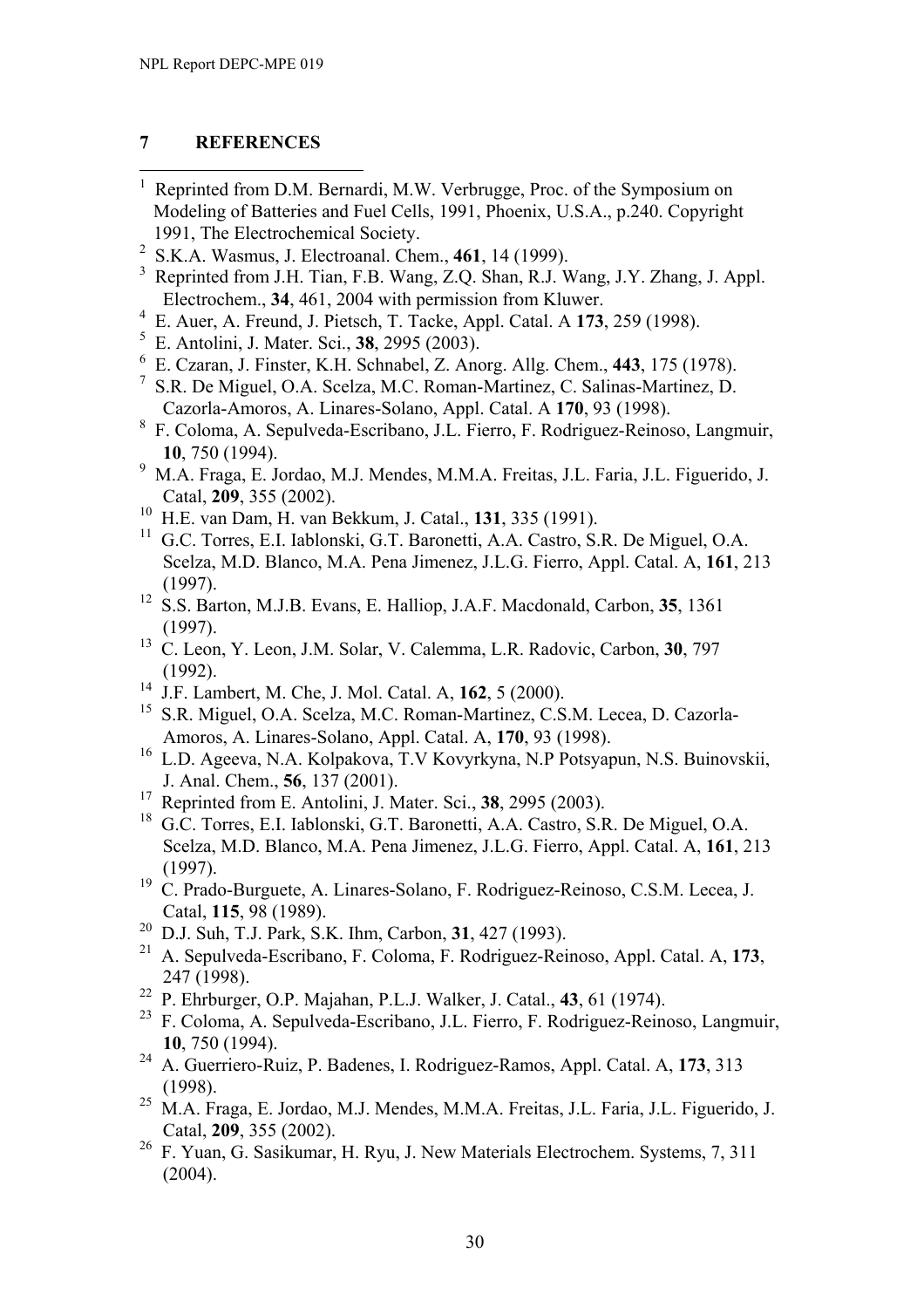- 27 Z. Liu, X. Lin, J.Y. Lee, W. Zhang, M. Han, L.M. Gan, Langmuir, **18**, 4054  $(2002)$ .
- 28 E. Antolini, L. Giorgi, F. Cardellini, E. Passalacqua, J. Solid State Electrochem., **5**,  $\frac{131}{29}$  M Uebide N
- 29 M. Uchida, Y. Aoyama, M. Tanabe, N. Yanagihara, N. Eda, A. Ohta, J. Electrochem. Soc., **142**, 2572 (1995).<br><sup>30</sup> M. Wetenska, H. Sei, B. Stanskart, J.
- 30 M. Watanabe, H. Sei, P. Stonehart, J. Electroanal. Chem., **261**, 375 (1989).
- 31 M.A. Fraga, E. Jordao, M.J. Mendes, M.M.A. Freitas, J.L. Faria, J.L. Figuerido, J. Catal, **209**, 355 (2002).
- 32 Reprinted from M. Uchida, Y. Aoyama, M. Tanabe, N. Yanagihara, N. Eda, A. Ohta, J. Electrochem. Soc., **142**, 2572 (1995).<br><sup>33</sup> A. Honii T. Mori K. Tamura V. Hishinuma
- 33 A. Honji, T. Mori, K. Tamura, Y. Hishinuma, J. Electrochem. Soc., **137**, 2084 (1990).
- 34 X. Wang, I.M. Hsing, Electrochim. Acta, **47**, 2981 (2002).
- <sup>35</sup> Reprinted from A. Honji, T. Mori, K. Tamura, Y. Hishinuma, J. Electrochem. Soc., **137**, 2084 (1990).
- <sup>36</sup> Reprinted from A. Honji, T. Mori, K. Tamura, Y. Hishinuma, J. Electrochem. Soc., **137**, 2084 (1990).
- 37 T. Yoshitake, Y. Shimakawa, S. Kuroshima, H. Kimura, T. Ichihashi, Y. Kubo, D. Kasuya, K. Takahashi, F. Kokai, M. Yudasaka, S. Iijima, Physica B, **323**, 124 (2002).
- 38 H. Kim, P. Kim, Y. Park, J. Lee, K. Choi, J. Yi, Key Engineering Materials, **277- 9**, 899 (2005).
- 39 E.G. Franco, E. Arico, M. Linardi, C. Roth, N. Martz, H. Fuess, Mat. Sci. For., **416-8**, 4 (2003).
- 40 J.H. Tian, F.B. Wang, Z.Q. Shan, R.J. Wang, J.Y. Zhang, J. Appl. Electrochem., **34**, 461 (2004).
- 41 A. Stoyonova, V. Naidenov, K. Petrov, I. Nikolov, T. Vitanov, E. Budevski, J. Appl. Electrochem., **29**, 1197 (1999).
- 42 E. Antolini, F. Cardellini, E. Giacometti, G. Squadrito, J. Mater. Sci., **37**, 133 (2002).
- 43 T. Torre, A.S. Arico, V. Alderucci, V. Antonucci, N. Giordano, Appl. Catal. A, **114**, 257 (1994).
- 44 V.M. Jalan, in 'Extended Abstracts, Meeting Electrochemical Society', Montreal, Canada, 1982.
- 45 E. Antolini, F. Cardellini, E. Giacometti, G. Squadrito, J. Mater. Sci., **37**, 133 (2002).
- 46 S.C. Roy, P.A. Christensen, A. Hamnett, K.M. Thomas, V. Trapp, J. Electrochem. Soc., **143**, 3073 (1996).
- 47 T. Torre, A.S. Arico, V. Alderucci, V. Antonucci, N. Giordano, Appl. Catal. A, **114**, 257 (1994).
- 48 Reprinted from E. Antolini, F. Cardellini, E. Giacometti, G. Squadrito, J. Mater. Sci., **37**, 133 (2002).
- 49 S. Mukerjee, S. Srinivasan, M.P. Soriaga, J. McBreen, J. Electrochem. Soc., **142**,  $1409$  (1995).<br><sup>50</sup> *V K* incobite
- 50 K. Kinoshita, J. Electrochem. Soc., **137**, 845 (1990).
- 51 W. Romanowski, Surf. Sci., **18**, 373 (1969).
- 52 M.L. Stattler, P.N. Ross, Ultramicroscopy, **20** , 21 (1986).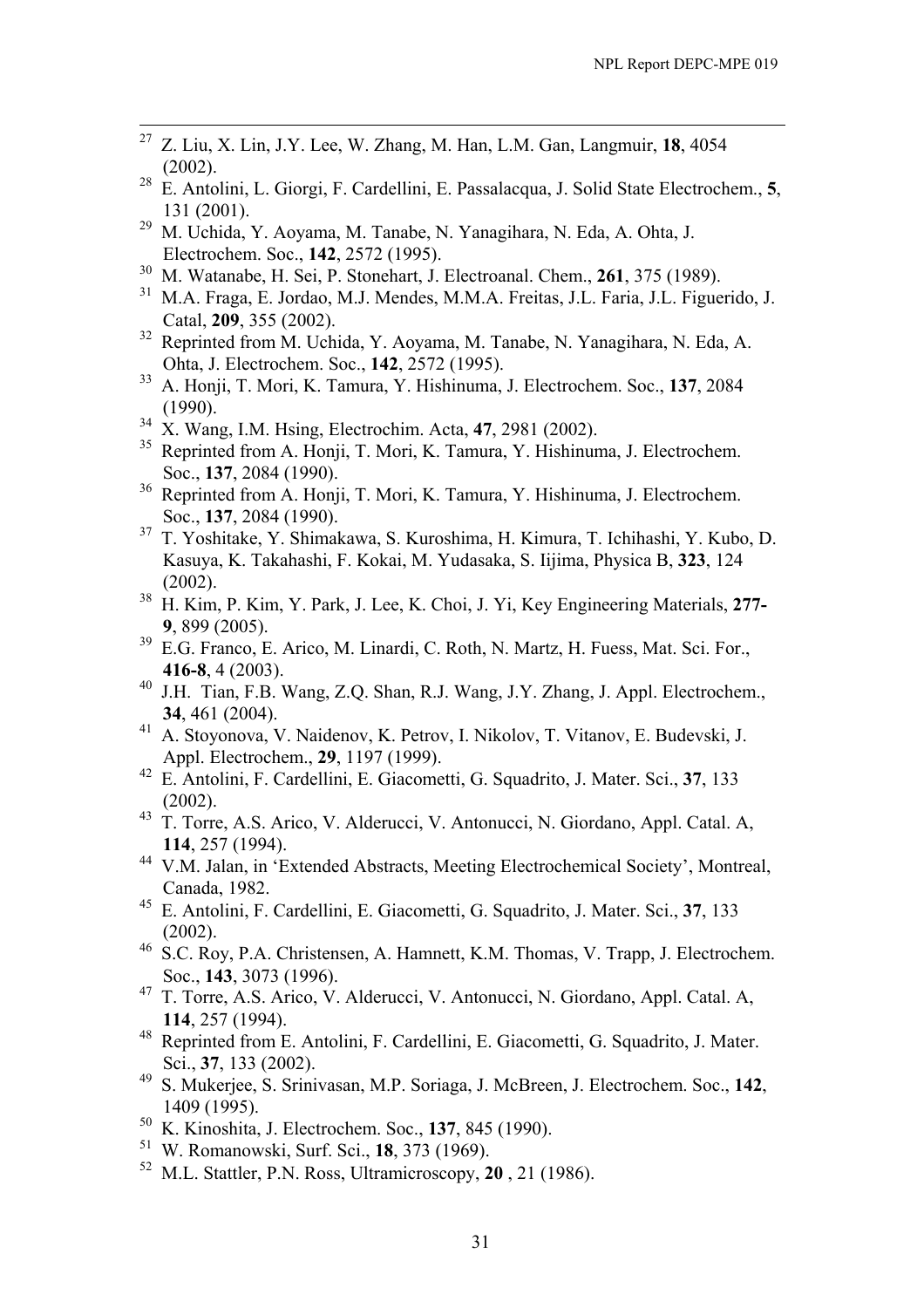- 53 M. Komiyama, J. Kobayashi, S. Morica, J. Vac. Sci. Tech., **8**, 608 (1990).
- <sup>54</sup> Reprinted from K. Kinoshita, J. Electrochem. Soc., **137**, 845 (1990).<br><sup>55</sup> Reprinted from E. Antelini, J. Annl. Electrochem. **34, 563 (2004)**.
- <sup>55</sup> Reprinted from E. Antolini, J. Appl. Electrochem., **34**, 563 (2004).<br><sup>56</sup> E. Antolini, J. Appl. Electrochem. **34**, 563 (2004).
- 56 E. Antolini, J. Appl. Electrochem., **34**, 563 (2004).
- 57 P. Staiti, Z. Poltarewski, V. Alderucci, N. Giordano, Int. J. Hydrogen Energy, **19**,  $254$  (1994).
- 58 E. Passalacqua, F. Lufrano, G. Squadrito, A. Patti, L. Giorgi, Electrochim. Acta, 46, 799 (2001).
- 59 V.A. Paganin, E.A. Ticianelli, E.R. Gonzalez, J. Appl. Electrochem., **26**, 297  $(1996)$ .<br><sup>60</sup> D<sub>H</sub> R<sub>2</sub>
- D.H. Peck, Y.G. Chun, C.S. Kim, D.H. Jun, D.R. Shin, J. New Mat. Electrochem. Systems, **2**, 121 (1999).
- 61 J.M. Song, S.Y. Cha, W.M. Lee, J. Power Sources, **94**, 78 (2001).
- 62 S.J. Lee, S. Mukerjee, J. McBreen, Y.W. Rho, Y.T. Kho, T.H. Lee, Electrochim. Acta, **42**, 3693 (1998).
- $^{63}$  A. Fischer, H. Wendt, Proc. Fuel Cell Seminar 1996, Orlando, U.S.A., p. 579.
- 64 M. Uchida, Y. Aoyama, N. Eda, A. Ohta, J. Electrochem. Soc., **142**, 4143 (1995).
- 65 N. Jia, R.B. Martin, Z. Qi, M.C. Lefebvre, P.G. Pickup, Electrochim. Acta, **43**, 3665 (2001).
- 66 Y.G. Chun, C.S. Kim, D.H. Peck, D.R. Shin, J. Power Sources, **71**, 174 (1998).
- 67 A. Fischer, J. Jindra, H. Wendt, J. Applied Electrochem., **28**, 277 (1998).
- 68 M.S. Wilson, S. Gottesfeld, J. Electrochem. Soc., **139**, L28 (1992).
- 69 M.S. Wilson, S. Gottesfeld, J. Applied Electrochem., **22**, 1 (1992).
- 70 A. Fischer, J. Jindra, H. Wendt, J. Applied Electrochem., **28**, 277 (1998).
- 71 P.A. Webb, C. Orr, Analytical Methods in Fine Particle Technology, Micrometrics Instrument Corporation, p. 155, 1997.
- 72 M. Watanabe, M. Tomikawa, S. Motoo, J. Electroanal. Chem., **195**, 81 (1985).
- 73 M. Uchida, Y. Aoyama, N. Eda, A. Ohta, J. Electrochem. Soc., **142**, 4143 (1995).
- 74 M. Uchida, Y. Fukuoka, Y. Sugawara, N. Eda, A. Ohta, Proc. Fuel Cell Seminar 1996, Orlando, U.S.A., p. 612.
- 75 A. Lundblad, J. New Mat. Electrochem. Systems, **7**, 21-28 (2004).
- 76 S. Gamburzev, A.J. Appleby, J. Power Sources, **107**, 5 (2002).
- 77 P. Gode, F. Jaouen, G. Lindbergh, A. Lundblad, G. Sundholm, Electrochim. Acta, **48**, 4175 (2003).
- 78 F. Jaouen, G. Lindbergh, G. Sundholm, J. Electrochem. Soc., **149**, A437 (2002).
- 79 Reprinted from P. Gode, F. Jaouen, G. Lindbergh, A. Lundblad, G. Sundholm, Electrochim. Acta, **48**, 4175 (2003).
- 80 F. Lufrano, E. Passalacqua, G. Squadrito, A. Patti, L. Giorgi, J. Appl. Electrochem., **29**, 445 (1999).
- $81$  J.M. Song, S.Y. Cha, W.M. Lee, J. Power Sources, 94, 78 (2001).
- 82 E. Antolini, A. Pozio, L. Giorgi, E. Passalacqua, Electrochim. Acta, **43**, 3675 (1998).
- 83 Reprinted from E. Passalacqua, G. Squadrito, F. Lufrano, A. Patti, L. Giorgi, J. Appl. Electrochem., **31**, 449 (2001).
- 84 E. Passalacqua, G. Squadrito, F. Lufrano, A. Patti, L. Giorgi, J. Appl. Electrochem., **31**, 449 (2001).<br><sup>85</sup> C.S. Kong, D.Y. Kim, H.K. L.
- 85 C.S. Kong, D.Y. Kim, H.K. Lee, Y.G. Shul, T.H. Lee, J. Power Sources, 108, 185 (2002).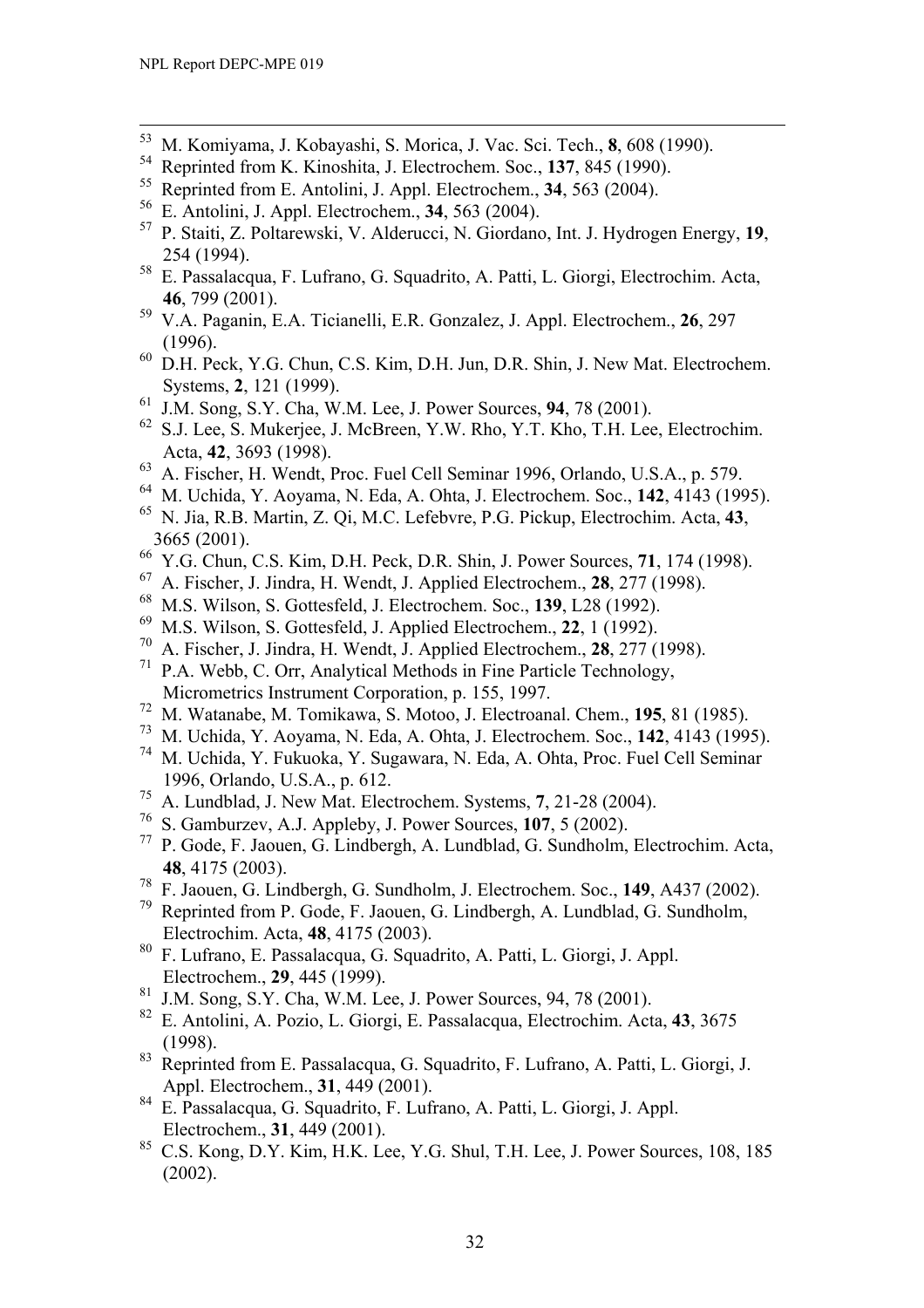- 86 M. Neergat, A.K. Shukla, J. Power Sources, **104**, 289 (2002).
- 87 J. Moreira, A.L. Ocampo, P.J. Sebastian, M.A. Smit, M.D. Salazar, P. del Angel, J.A. Montoya, R. Perez, L. Martinez, Int. J. Hydrogen Energy, **28**, 625 (2003).
- 88 Y.S. Hsu, C.S. Hsu, Y.C. Cheng, Proc. 3<sup>rd</sup> International Fuel Cell Conference, Nagoya, Japan, 1999, p. 503.<br><sup>89</sup> Z Poltarewski, P. Staiti V. A.
- 89 Z. Poltarewski, P. Staiti, V. Alderucci, W. Wieczarek, N. Giordano, J. Electrochem.
- Soc., **139**, 761 (1992).
- 90 Z. Qi, A. Kaufman, J. Power Sources, **113**, 37 (2003).
- 91 G. Li, P.G. Pickup, J. Electrochem. Soc., **150**, C745 (2003).
- 92 M. Uchida, Y. Aoyama, N. Eda, A. Ohta, J. Electrochem. Soc., **142**, 4143 (1995).
- 93 E. Passalacqua, F. Lufrano, G. Squadrito, A. Patti, L. Giorgi, Electrochim. Acta, **46**, 799 (2001).
- 94 V. Paganin, E.A. Ticianelli, E.R. Gonzalez, J. Appl. Electrochem., 26, 297 (1996).
- 95 E. Antolini, L. Giorgi, A. Pozio, E. Passalacqua, J. Power Sources, **77**, 136 (1999).
- 96 E. Antolini, R.R. Passos, E.A. Ticianelli, J. Appl. Electrochem., **32**, 383 (2002).
- 97 E. Antolini, R.R. Passos, E.A. Ticianelli, J. Power Sources., **109**, 477 (2002).
- 98 J.H. Kim, H.Y. Ha, I.H. Oh, S.A. Hong, H.I. Lee, J. Power Sources, **135**, 29 (2004).
- 99 T.H. Yang, Y.G. Yoon, G.G. Park, W.Y. Lee, C.S. Kim, J. Power Sources, **127**, 230 (2004).
- 100 H.A. Abaoud, M. Ghouse, K.V. Lovell, G.N. Al-Motiary, Journal of New Materials for Electrochemical Systems, **6**, 149 (2003).
- 101 Mustafa, H. Usui, I. Shige, H. Suzuki, T. Kobayashi, Y. Miyazaki, T. Ioroi, K. Yasuda, J. Chemical Engineering Japan, 37, 31 (2004).<br><sup>102</sup> M.S. Loffler, B. Gross, H. Natter, B. Hemplemann, T. k
- M.S. Loffler, B. Gross, H. Natter, R. Hemplemann, T. Krajewski, J. Divisek, Scripta Mater., **44**, 2253 (2001).
- 103 H. Kim, B.N. Popov, Electrochem. Solid State Letters, **7**, A71 (2004).
- <sup>104</sup> K. Hayashi, N. Furuya, J. Electrochem. Soc., **151**, A354 (2004).
- T. Frey, K.A. Friedrich, L. Jorissen, J. Garche, J. Electrochem. Soc., 152, A545  $(2005)$ .
- 106 E. Gulzow, M. Schulze, N. Wagner, T. Kaz, R. Reissner, G. Steinhilber, A. Schneider, J. Power Sources, **86**, 352 (2000).<br><sup>107</sup> S.E. Foster, B.J. Mitchell, B.J. Martimar, B.J.
- S.E. Foster, P.J. Mitchell, R.J. Mortimer, P.L. Adcock, 19th International Power Sources Symposium, Brighton, UK, 1995, p. 407.
- 108 M. Pan, H. Tang, S.P. Jiang, Z. Liu, J. Electrochem. Soc., **152**, A1081 (2005).
- 109 M. Prasanna, H.Y. Ha, E.A. Cho, S.-A. Hong, I.-H. Oh, J. Power Sources, 131, 147 (2004).
- 110 H.-S. Chu, C. Yeh, F. Chen, J. Power Sources, **123**, 1 (2003).
- 111 Reprinted from D.A. Stevens, J.R. Dahn, J. Electrochem. Soc., **150**, A770 (2003).
- <sup>112</sup> T. Biegler, D.A.J. Rand, R. Woods, J. Electroanal. Chem., **29**, 269 (1971).
- 113 A. Essalik, K. Amouzegar, O. Savadogo, J. Appl. Electrochem., **25**, 404 (1995).
- <sup>114</sup> A. Parthasarathay, S. Srinivasan, A.J. Appleby, C.R. Martin, J. Electroanal. Chem., **339**, 101 (1992).
- 115 H. Gasteiger, N. Markovic, P.N. Ross, J. Phys. Chem., **99**, 8290 (1995).
- <sup>116</sup> D.A. Stevens, J.R. Dahn, J. Electrochem. Soc., **150**, A770 (2003).
- 117 F. Gloaguen, F. Andolfatto, R. Durand, P. Ozil, J. Appl. Electrochem., 24, 863 (1994).